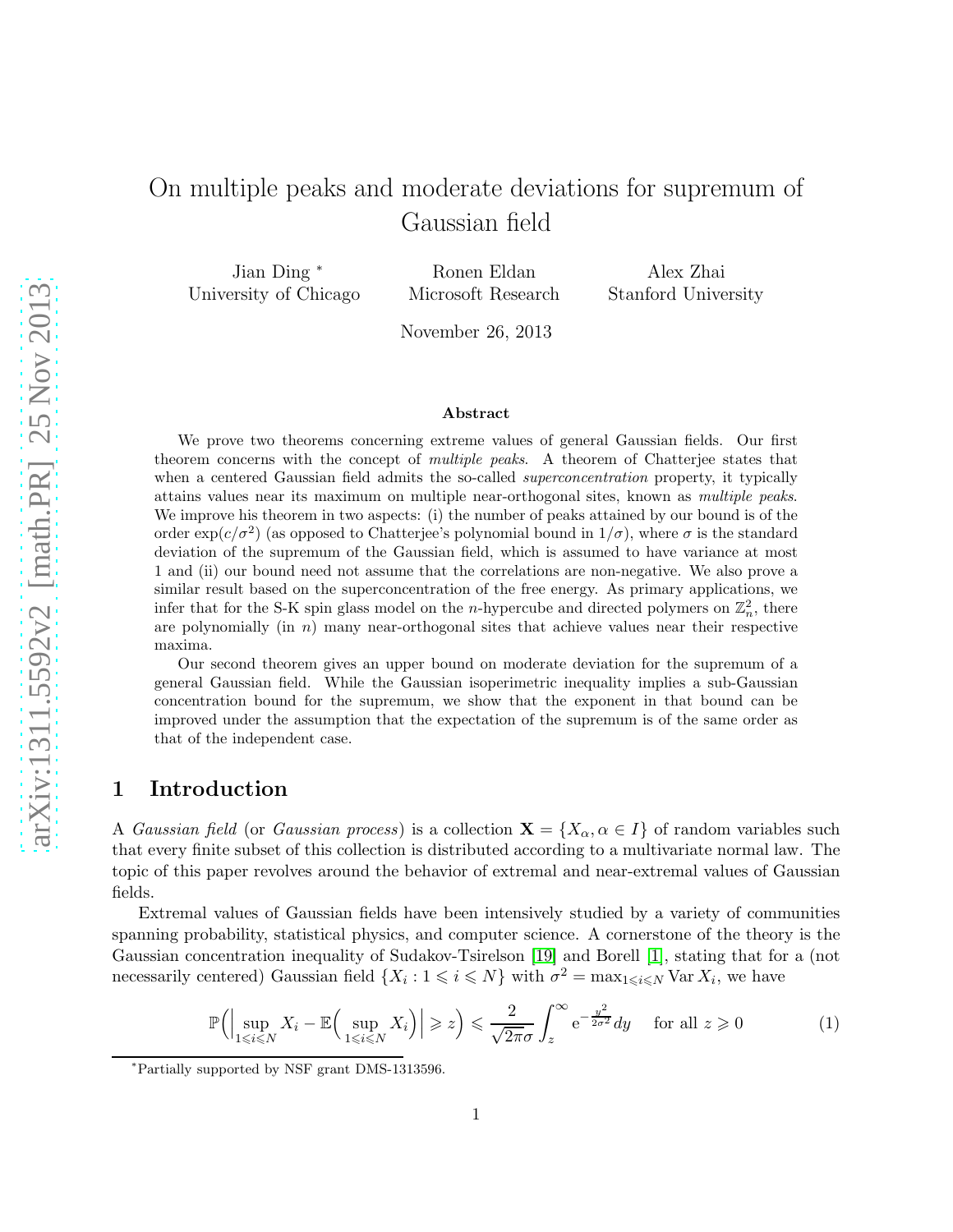(see e.g., [\[12,](#page-23-1) Thm. 7.1, Eq. (7.4)]). An immediate consequence of [\(1\)](#page-0-0) is that  $Var(\sup_{1 \le i \le N} X_i) \le$  $\sigma^2$ . Despite being an extremely general and powerful inequality, it was observed by probabilists and statistical physicists that the bound [\(1\)](#page-0-0) is far from sharp in most canonical examples of Gaussian fields, such as the KPZ universality class [\[11\]](#page-23-2) and the class of log-correlated Gaussian fields (see e.g., [\[13\]](#page-23-3) and references therein). By being far from sharp, we mean for example that  $Var(\sup_{1 \leq i \leq N} X_i) \ll \sigma^2$  or that equation [\(1\)](#page-0-0) holds with a constant smaller than  $\frac{1}{2\sigma^2}$  in the exponent. The former property is sometimes referred to as *superconcentration* and the latter fits under the umbrella of large deviation estimates. In this paper, we study the structure of Gaussian fields concerning the following two questions related to [\(1\)](#page-0-0):

- <span id="page-1-2"></span><span id="page-1-0"></span>(a) When [\(1\)](#page-0-0) is not sharp, what extra information can be deduced about the Gaussian field?
- (b) Are there some simple and explicit conditions that guarantees an improvement upon [\(1\)](#page-0-0)?

The rigorous study of Question [\(a\)](#page-1-0) in its full generality was pioneered in [\[4\]](#page-23-4), where a connection between the so-called *superconcentration*, *chaos* and *multiple peaks* (or *multiple valleys*) phenomena for centered Gaussian fields was established. Multiple peaks is the following phenomenon observed by physicists in many natural settings of Gaussian fields (motivated by the study of energy landscapes of spin glasses): typically there exist many near-orthogonal sites whose values are very close to the global maximum. This phenomenon was first rigorously established in [\[4\]](#page-23-4) under the assumption of the aforementioned *superconcentration* property and the assumption that the correlations of the field are non-negative. The phenomenon of *chaos* refers to an instability of the location of the maximizer with respect to small perturbations of the Gaussian field and was shown to be equivalent to superconcentration in some sense.

Our first goal in this paper is to further explore the connection between superconcentration and multiple peaks. We obtain a quantitative improvement of the number of such peaks (thus attaining an optimal bound in a certain sense) and we also remove the assumption that the correlations are non-negative.

In order to state our result properly, we need a rigorous definition of the multiple peaks property. We shall use the same definition as introduced in [\[4\]](#page-23-4): Consider a sequence of *centered* Gaussian fields  $\mathbf{X}_N = \{X_{N,i} : 1 \leq i \leq N\}$ . Denote by  $\sigma_N^2 = \max_{1 \leq i \leq N} \text{Var } X_{N,i}$  and write  $[N] = \{1, \ldots, N\}$ . Write  $R_N(i, j) = \text{Cov}(X_{N,i}, X_{N,j})$  for all  $i, j \in [N]$ . In addition, define  $M(\mathbf{X}_N) = \sup_{1 \leq i \leq N} X_{N,i}$ ,  $m(\mathbf{X}_N) = \mathbb{E}M(\mathbf{X}_N)$  and  $\hat{\sigma}_N^2 = \text{Var}(M(\mathbf{X}_N)).$ 

**Definition 1.1.** A sequence of Gaussian fields  $X_N$  exhibits multiple peaks if and only if there exists  $\ell_N \to \infty$ ,  $\varepsilon_N = o(\sigma_N^2)$ ,  $\delta_N = o(m(\mathbf{X}_N))$  and  $\gamma_N \to 0$  such that with probability at least  $1 - \gamma_N$ , *there is a set*  $A_N \subseteq [N]$  *of cardinality at least*  $\ell_N$  *satisfying* 

 $(M.1)$   $|R_N(i,j)| \leq \varepsilon_N$  *for all*  $i \neq j \in A_N$ *.* 

 $(M.2)$   $X_{N,i} \geq m(\mathbf{X}_N) - \delta_N$  *for all*  $i \in A_N$ *.* 

We have the following theorem.

<span id="page-1-1"></span>**Theorem 1.2.** Fix any positive sequences  $\delta_N \leq m(\mathbf{X}_N)$ ,  $\varepsilon_N \leq \sigma_N^2$  and  $\zeta_N \leq 1$ . Then for all  $N \in \mathbb{N}$ , with probability at least  $1 - \frac{C_1 \hat{\sigma}_N^2}{\delta_N^2} - \zeta_N$  there exists  $A_N \subseteq [N]$  of cardinality at least  $\exp\left(\frac{C_2 \varepsilon_N^2 \delta_N \zeta_N}{m(\mathbf{X}_N) \sigma^2 \hat{\sigma}^2}\right)$  $m(\mathbf{X}_N) \sigma_N^2 \hat{\sigma}_N^2$  $\big)$  such that  $(M.1)$  and  $(M.2)$  hold. Here  $C_1, C_2$  are positive universal constants.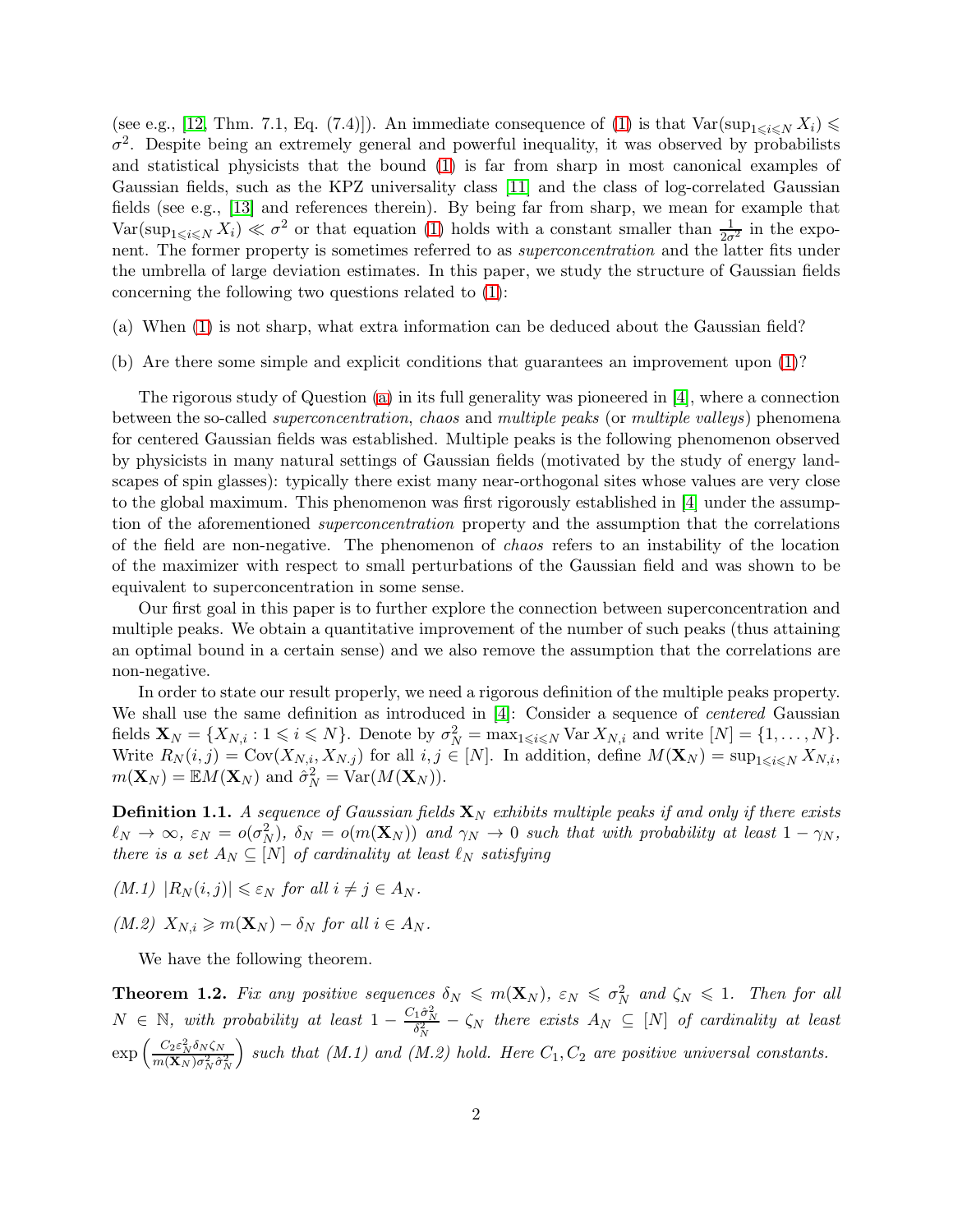Quantitatively, [\[4,](#page-23-4) Theorem 3.7] guarantees existence of such a set  $A_N$  with cardinality at least  $\left(\frac{\delta_N \varepsilon_N}{m(\mathbf{X}_N) \hat{\sigma}_N^2}\right)$  $1/3$ as opposed to the exponential bound in Theorem [1.2.](#page-1-1) In addition, our result does not require the non-negative correlation assumption, thereby solving Open Problem 5 in [\[4\]](#page-23-4).

Another quantity that has received a significant amount of attention in the statistical physics community is the *free energy* of the field at an inverse-temperature  $\beta > 0$ , defined as

$$
F_{N,\beta} = \frac{1}{\beta} \log \left( \sum_{i=1}^{N} e^{\beta X_{N,i}} \right).
$$
 (2)

Evidently, as  $\beta \to \infty$ , this quantity approaches  $M(\mathbf{X}_N)$ . In view of this, it may be natural to look into the property that the quantity  $F_{N,\beta}$  is concentrated around its mean for finite values of  $\beta$ . This phenomenon is referred to as the *superconcentration of free energy* of the process at inverse temperature  $\beta$ . In some cases, the free-energy for certain values of  $\beta$  seems to be a more tractable quantity than the supremum, and it may be easier to establish concentration bounds for the free energy than for the supremum of the field, as witnessed in [\[5\]](#page-23-5) regarding the S-K model (named after Sherrington and Kirkpatrick) for spin glasses (see definition below). The result [\[5\]](#page-23-5) in which Chatterjee deduced the property of multiple-peaks from superconcentration of the free energy, can be seen as an adaptation of the result in [\[4\]](#page-23-4). In this paper, we also give an adaptation of Theorem [1.2](#page-1-1) to the free energy. We denote by  $\hat{\sigma}_N^2(\beta) = \text{Var}(F_{N,\beta})$ .

<span id="page-2-0"></span>**Theorem 1.3.** *Suppose that*  $\tilde{\sigma}_N(\beta)$  *is an upper bound on*  $\hat{\sigma}_N(\beta)$  *for all*  $N \in \mathbb{N}$  *and*  $\beta \geq 0$ *. For any positive sequences*  $\delta_N \leqslant m(\mathbf{X}_N)$ ,  $\varepsilon_N \leqslant \sigma_N^2$ ,  $\zeta_N \leqslant 1$  *and* 

$$
\beta_N \geq C_1 \max \left( \frac{\log N}{\delta_N}, \frac{1}{\tilde{\sigma}_N(\beta_N)}, \frac{\delta_N \varepsilon_N^2}{m(\mathbf{X}_N)(\tilde{\sigma}_N(\beta_N))^3 \sigma_N^2} \right),
$$

*with probability at least*  $1 - \frac{C_2 \sigma_N^2}{\delta_N^2} - \zeta_N$  *there exists*  $A_N \subset [N]$  *with cardinality at least* 

$$
\exp\left(\frac{C_3\varepsilon_N^2\delta_N\zeta_N}{m(\mathbf{X}_N)(\tilde{\sigma}_N(\beta_N))^2\sigma_N^2}\right)
$$

such that  $(M.1)$  and  $(M.2)$  holds. Here  $C_1, C_2, C_3$  are positive universal constants.

In the preceding theorem, we work with the upper bound  $\tilde{\sigma}_N(\beta)$  of  $\hat{\sigma}_N(\beta)$  so one may verify the assumption that  $\beta_N \geqslant C_1 \max \left( \frac{\log N}{\delta_N} \right)$  $\frac{\log N}{\delta_N}, \frac{1}{\tilde{\sigma}_N(\beta)}$  $\frac{1}{\tilde{\sigma}_N(\beta_N)}, \frac{\delta_N \varepsilon_N^2}{m(\mathbf{X}_N)(\tilde{\sigma}_N(\beta_N))^3 \sigma_N^2}$  without knowing a lower bound on  $\hat{\sigma}_N(\beta_N)$ .

Let us now briefly discuss some applications of Theorems [1.2](#page-1-1) and [1.3.](#page-2-0) Our first application is for directed polymers. Let  $\mathbb{Z}_n^2$  denote the graph whose vertices are  $\{0, 1, ..., n\}^2$  and where two vertices are connected by an edge if they differ by 1 in exactly one coordinate. Let  $\mathcal{P}_n$  be the collection of all the  $N = \binom{2n}{n}$  $\binom{2n}{n}$  monotone paths on  $\mathbb{Z}_n^2$  joining the left bottom corner  $(0,0)$  and the right top conner  $(n, n)$ . Associate i.i.d. standard Gaussian variables  $Z_e$  to each edge  $e \in \mathbb{Z}_n^2$ . The directed polymer is defined to be a Gaussian field  $\{X_{N,P} : P \in \mathcal{P}_n\}$  where  $X_{N,P} = \sum_{e \in P} Z_e$ . For this model, [\[4,](#page-23-4) Theorem 8.1] provided an upper bound of  $O(n/\log n)$  on  $\hat{\sigma}_N^2$ . Combined with Theorem [1.2,](#page-1-1) it gives the following corollary.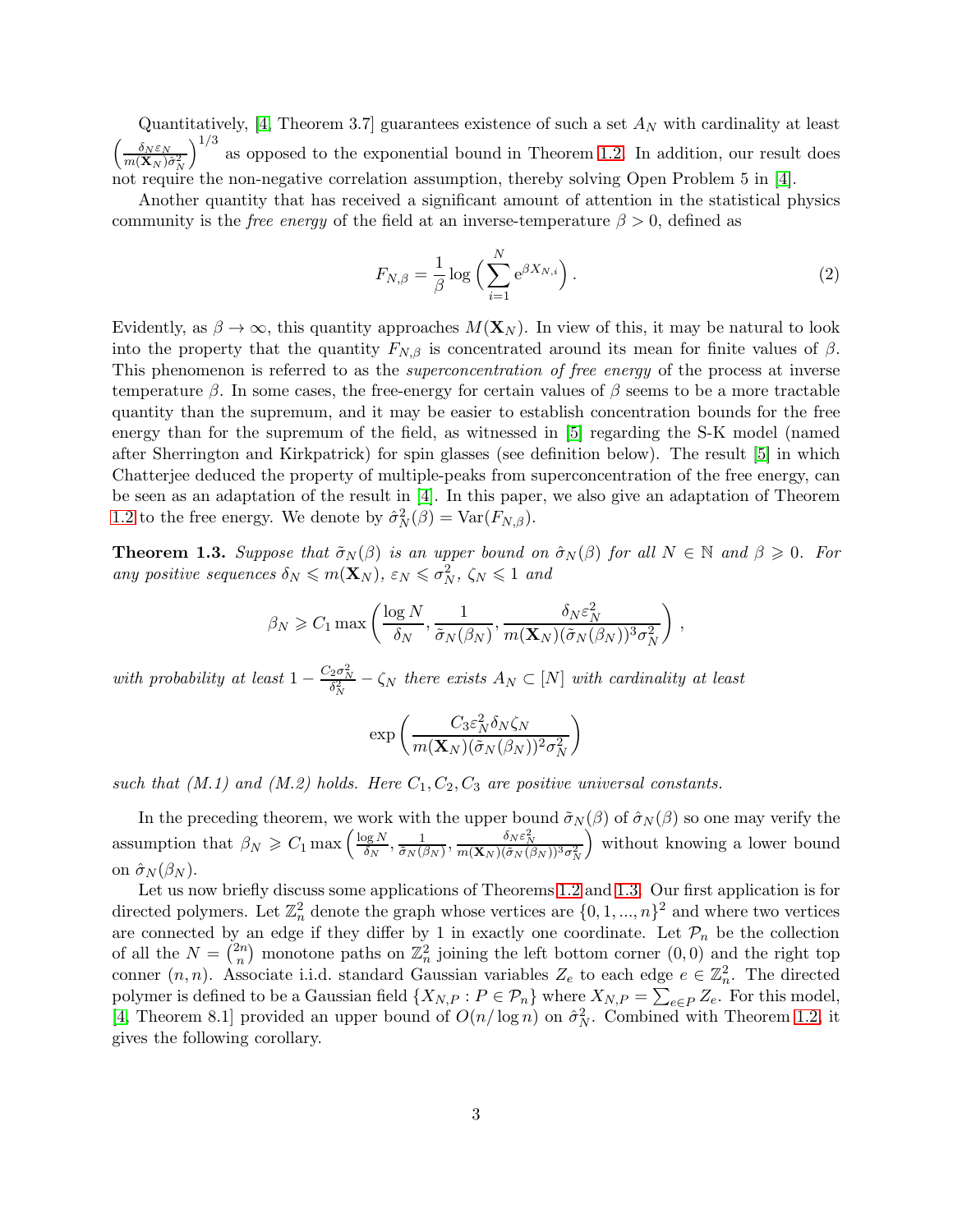**Corollary 1.4.** *There exist absolute constants*  $C_1, C_2 > 0$  *such that the following statement holds* for directed polymers (recall that  $N = \binom{2n}{n}$  $\binom{2n}{n}$ . For any  $0 < \delta_N \leq n, 0 < \varepsilon_N \leq n, 0 < \zeta_N < 1,$ *with probability at least*  $1 - \frac{C_1 n}{\delta_N^2 \log n}$  $\frac{C_1 n}{\delta_N^2 \log n} - \zeta_N$  there exists  $A_N \subseteq [N]$  of cardinality at least  $n^{C_2 \varepsilon_N^2 \delta_N \zeta_N/n^3}$ *satisfying (M.1) and (M.2).*

We next discuss an application for the S-K model. For a hypercube  $H_n = \{-1, 1\}^n$  (write  $N = |H_n| = 2^n$ , the S-K model introduced in [\[18\]](#page-24-1) can be viewed for our purposes as a Gaussian field  $\{X_{N,\sigma} : \sigma \in H_n\}$  with  $X_{N,\sigma} = \frac{1}{\sqrt{2}}$  $\frac{1}{2n}\sum_{i,j\in[n]}\sigma_i\sigma_jZ_{i,j}$  where  $Z_{i,j}$ 's are i.i.d. standard Gaussian variables. It is easy to see that the variance for individual Gaussian variable is precisely  $n$  and the expected supremum is of order n. Indeed, the asymptotics of the free energy (and thus obtaining the expected supremum by sending  $\beta \to \infty$ ) was established in a celebrated work [\[21\]](#page-24-2), verifying the well-known prediction of the Parisi formula [\[17\]](#page-23-6). As for concentration, [\[5,](#page-23-5) Theorem 1.5] established an upper bound of  $O(\beta n/\log n)$  on  $\hat{\sigma}_N^2(\beta)$ . Combining the variance bound and Theorem [1.3,](#page-2-0) we obtain the following (where we set  $\beta_N$  to be of order  $n/\delta_N$  and  $(\tilde{\sigma}(\beta_N))^2$  to be of order  $n\beta_N/\log n$ ).

**Corollary 1.5.** *There exist absolute constants*  $C_1, C_2 > 0$  *such that the following statement holds for the S-K model (recall*  $N = 2^n$ ). For any positive  $0 < \delta_N \leq n$ ,  $0 < \varepsilon_N \leq n$ ,  $0 < \zeta_N < 1$ , *with probability at least*  $1 - \frac{C_1 n}{\delta_N^2 \log n}$  $\frac{C_1 n}{\delta_N^2 \log n} - \zeta_N$  there exists  $A_N \subseteq [N]$  of cardinality at least  $n^{C_2 \varepsilon_N^2 \delta_N^2 \zeta_N / n^4}$ *satisfying (M.1) and (M.2).*

In particular, for both models we obtain that for fixed  $\delta, \epsilon, \zeta > 0$  with probability at least  $1 - \zeta$ there exists  $n^{c_{\delta,\varepsilon,\zeta}}$  (for a constant  $c_{\delta,\varepsilon,\zeta} > 0$  depending only on  $\delta, \varepsilon$  and  $\zeta$ ) sites such that the Gaussian values on these sites are within additive  $\delta n$  to the expected supremum and the pairwise covariances are at most  $\varepsilon n$ . This improves the corresponding polynomial in log n sites obtained in [\[4,](#page-23-4) [5\]](#page-23-5). While polynomially many large and near-orthogonal sites may still be far from satisfactory from the point of view of statistical physics, we remark that a stretched exponentially many large and near-orthogonal sites can be deduced from our results provided a verification of the prediction that the variances for the supremums (or the free energy at low temperatures) in both directed polymers and the S-K model are of order  $n^{2/3}$  [\[11,](#page-23-2) [16,](#page-23-7) [3\]](#page-23-8).

We conclude the discussion on multiple peaks by remarking that our results are optimal in the sense that one can construct Gaussian fields so that this field consisting of N centered variables of variance 1 whose supremum has variance of order  $\hat{\sigma}_N^2$ , such that the typical number near-orthogonal sites whose value is close to the supremum is of the same order as the bound in Theorem [1.2](#page-1-1) up to the constant appearing in the exponent. Indeed, for a fixed value of N and of  $\sigma > 0$ , define

$$
K = \left[ e^{1/\sigma^2} \right].
$$

Now, let  $\mathbf{X}_N$  be a the Gaussian process constructed by taking K independent standard Gaussian vairables, and duplicating  $N/K$  identical copies of each of them to obtain N variables. It is easy to check that this construction satisfies  $\hat{\sigma}_N \sim \sigma$ . Moreover, it is easily checked that for any  $\varepsilon_N \leq 1/2$ , and  $\delta_N \leq m(\mathbf{X}_N)$ , the set of near-orthogonal peaks (i.e., the cardinality of  $A_N$  satisfying (M.1) and  $(M.2)$ ) will be of order at most e  $\frac{c\delta_N}{m(\mathbf{X}_N)\sigma^2}$  with probability at least 1/2 (for some absolute constant  $c > 0$ , which shows that the dependence on  $\hat{\sigma}_N$  and  $\delta_N$  is tight in the sense described above. We remark, however, that there exist Gaussian fields which have significantly more large and nearorthogonal sites than what is proved in Theorem [1.2.](#page-1-1) For instance, it was shown in [\[6\]](#page-23-9) that any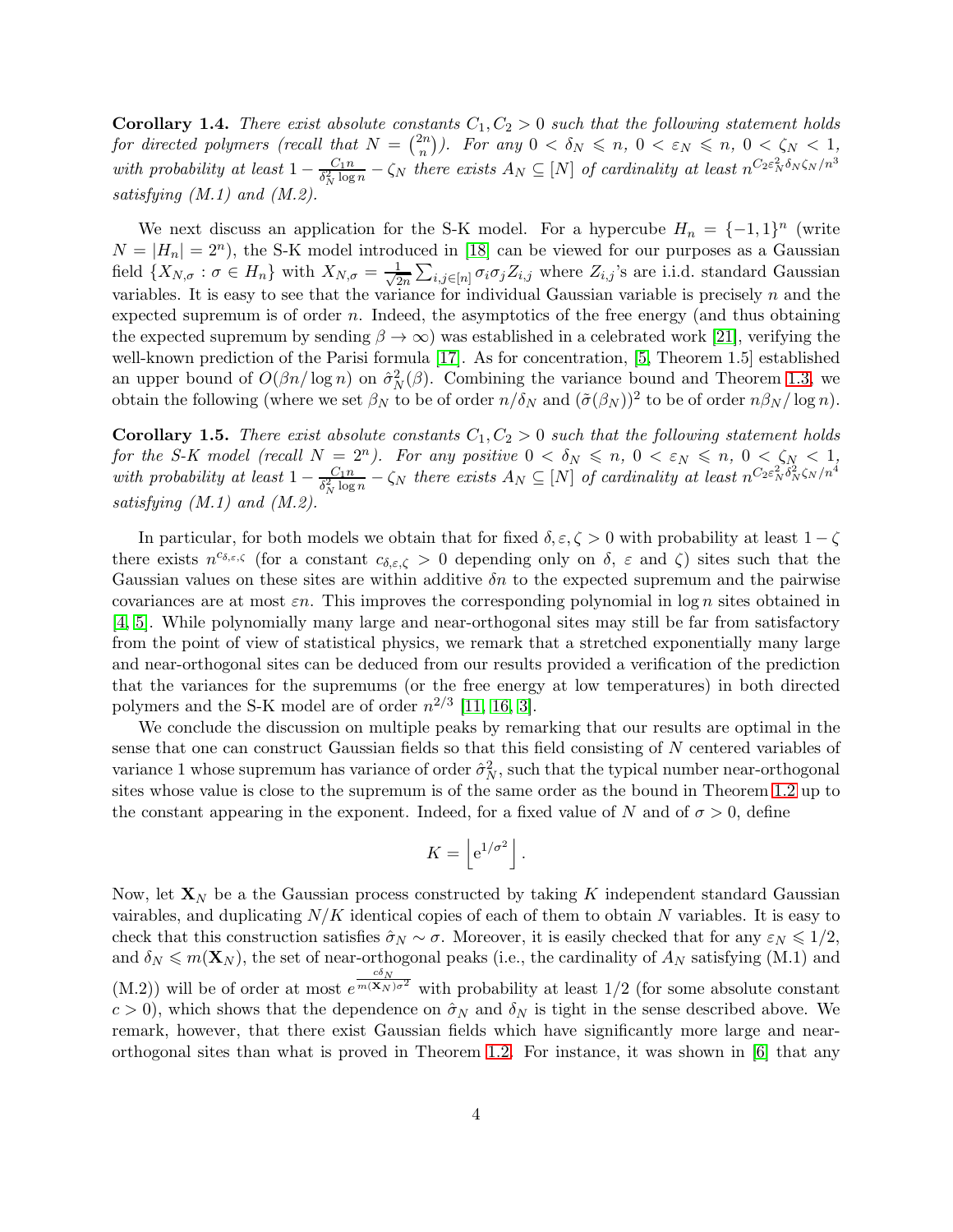sequence of extremal Gaussian fields exhibit multiple peaks with exponentially many peaks (see [\[6,](#page-23-9) Theorem 1.6] for details).

Next, we turn to discuss Question [\(b\)](#page-1-2). There are a number of directions for possible improvement upon  $(1)$ . For instance, it was recently proved in [\[7,](#page-23-10) [14,](#page-23-11) [15,](#page-23-12) [9\]](#page-23-13) that the unique minimizer that achieves equality in the isoperimetric inequality (from which [\(1\)](#page-0-0) is deduced) is the half space and any set that genuinely differs from a half space (in some geometric sense) has a strictly larger Gaussian surface area and consequently will satisfy a stronger version of [\(1\)](#page-0-0). In this paper, we approach Question [\(b\)](#page-1-2) from a related but slightly different perspective, elaborated below.

One important direction of research concerned with the supremum of a Gaussian process is finding sharp estimates for the expectation of the supremum. Using the generic chaining technique and building upon the entropy bound in [\[8\]](#page-23-14), a celebrated result (known as the *majorizing measure* theorem) was developed by Fernique and Talagrand in [\[10,](#page-23-15) [20\]](#page-24-3) which provides an estimate of the expected supremum up to a universal multiplicative constant factor. One of the two major ingredients employed in the proof of the majorizing measure theorem is [\(1\)](#page-0-0). In view of this, it seems plausible that improving [\(1\)](#page-0-0) based on information on the expected supremum may shed light toward sharpening the lost constant factor in the majorizing measure theorem, and in particular could hopefully help in determining whether a sequence of Gaussian fields is extremal in the sense that its expected supremum is nearly as large as possible with respect to N.

In this paper, we prove that the exponent in the large deviation bound in [\(1\)](#page-0-0) can be improved under the assumption that the expected supremum is of the same order as that of the independent case, namely of order  $\sqrt{\log N}$ . While this may seem like a rather strong assumption, we would like to draw the reader's attention to the fact that it is actually satisfied by almost all of the canonical examples of Gaussian processes (in particular, the directed polymer and the S-K model). The theorem reads:

<span id="page-4-0"></span>**Theorem 1.6.** Let  $\{X_i\}_{i=1}^N$  be a centered Gaussian process with  $\text{Var}[X_i] \leq 1$  for all  $1 \leq i \leq N$  and *suppose that*  $\mathbb{E} \sup_{1 \le i \le N} X_i \ge \alpha \sqrt{\log N}$  *for a fixed*  $\alpha > 0$ . Then there exist an absolute constant  $C > 0$  *and*  $c(\alpha) > 0$  *depending only on*  $\alpha$  *such that for all*  $0 < \beta \leq \alpha/100$  *and all*  $N \in \mathbb{N}$  *one has* 

$$
\mathbb{P}\left(\left|\sup_{1\leqslant i\leqslant N}X_i-\mathbb{E}\sup_{1\leqslant i\leqslant N}X_i\right|\geqslant \beta\sqrt{\log N}\right)\leqslant CN^{-\beta^2/(2-c(\alpha))}.
$$

We remark that our current method does not provide a sharp  $c(\alpha)$ , and thus we did not attempt to optimize its value. The main point of Theorem [1.6](#page-4-0) is to suggest a new direction of research by demonstrating the possibility to improve [\(1\)](#page-0-0) under the assumption of large expected supremum. We believe that it is of significant interest to obtain a sharp estimate on  $c(\alpha)$ . Indeed, we ask the following open question.

<span id="page-4-1"></span>**Question 1.7.** *Under the assumptions of Theorem [1.6,](#page-4-0) is it true that for all*  $\beta$  *with*  $\mathbb{E} \sup_{1 \leq i \leq N} X_i +$  $\beta\sqrt{\log N} \leqslant \sqrt{2\log N}$ , we have

$$
\mathbb{P}\left(\sup_{1\leq i\leq N} X_i \geq \mathbb{E}\sup_{1\leq i\leq N} X_i + \beta \sqrt{\log N}\right) \leq N^{-(\beta^2 + o_N(1))/(2-\alpha^2)}?
$$

Note that the exponent in Question [1.7](#page-4-1) is achieved by the Gaussian field  $X_i = Z + Z_i$  where Z and  $Z_i$ 's are independent Gaussian variables such that Var  $Z = 1 - \alpha^2/2$  and Var  $Z_i = \alpha^2/2$ for all  $1 \leq i \leq N$ . In spirit, Theorem [1.6](#page-4-0) suggests that large expected supremum implies a good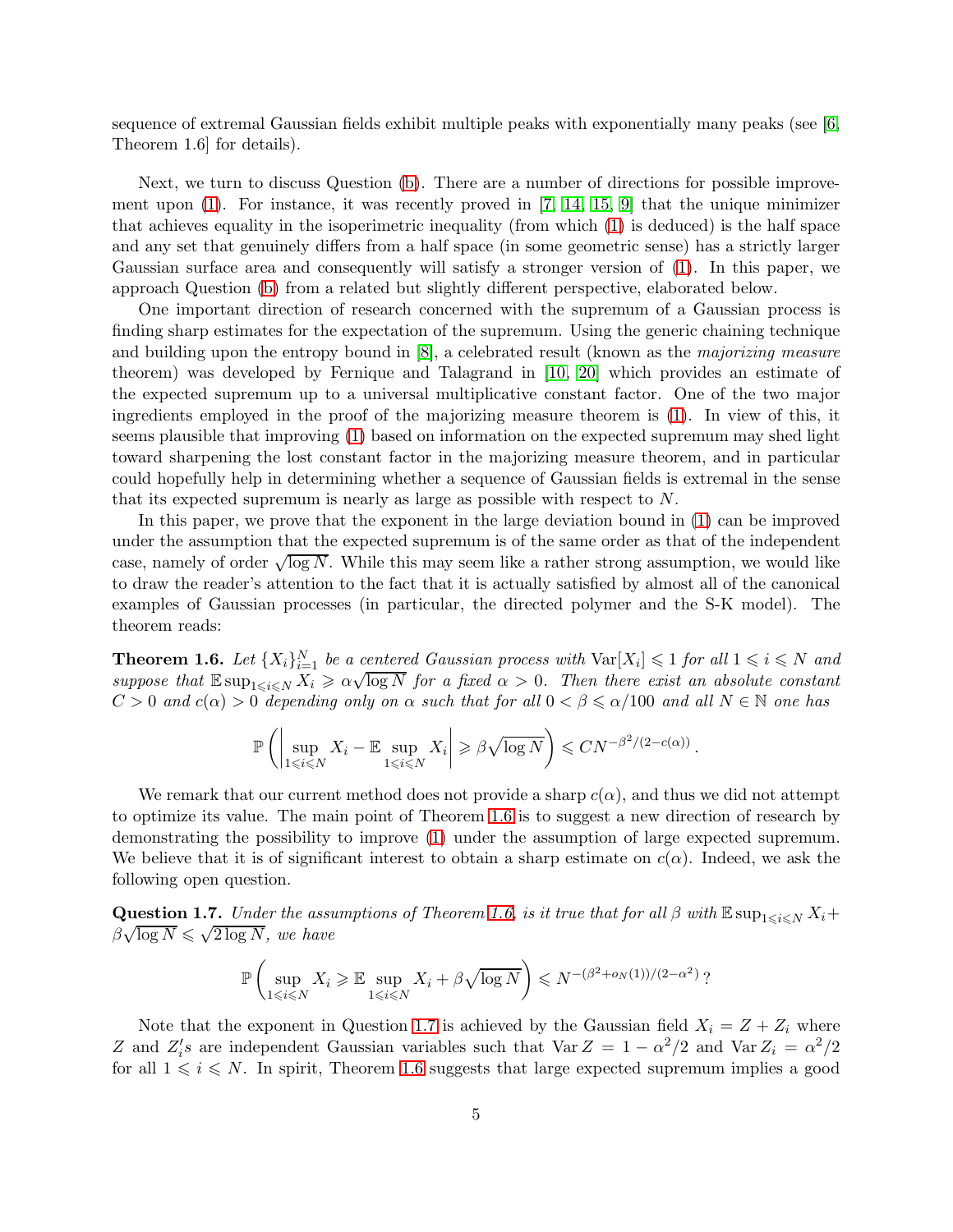concentration property for the supremum. It turns out that the converse also holds in some sense. That is, a good concentration for the supremum implies that the expected supremum has to be large.

<span id="page-5-0"></span>**Theorem 1.8.** *There exists an absolute constant*  $c > 0$  *such that for any centered Gaussian field*  $\{X_i : 1 \leq i \leq N\}$  with  $\text{Var } X_i = 1$  for all  $1 \leq i \leq N$ , we have

$$
\left(\text{Var}\left[\sup_{1\leq i\leq N}X_i\right]\right)^{1/2}\mathbb{E}\left[\sup_{1\leq i\leq N}X_i\right]\geqslant c.
$$

In general, the expected supremum can be bounded from above by (c.f., [\[4,](#page-23-4) Lemma 2.1])

<span id="page-5-3"></span>
$$
\mathbb{E} \sup_{1 \le i \le N} X_i \le \sqrt{2 \log N} \cdot \max_{1 \le i \le N} \sqrt{\text{Var } X_i} \,. \tag{3}
$$

Combined with Theorem [1.8,](#page-5-0) it yields the following corollary.

**Corollary 1.9.** *Under the assumption of Theorem [1.8,](#page-5-0) we have that for an absolute*  $c > 0$ 

$$
\text{Var}\left[\sup_{1\leq i\leq N} X_i\right] \geqslant \frac{c}{\log N} \, .
$$

The structure of the rest of this paper is as follows: in Section [2](#page-5-1) we prove Theorem [1.2](#page-1-1) and Theorem [1.3.](#page-2-0) In Section [3](#page-15-0) we prove Theorem [1.6](#page-4-0) and in Section [4](#page-20-0) we prove Theorem [1.8.](#page-5-0)

### <span id="page-5-1"></span>2 Superconcentration implies multiple peaks

This section is devoted to the proofs of Theorems [1.2](#page-1-1) and [1.3.](#page-2-0) Consider a Gaussian field  $\mathbf{X} = \{X_i :$  $i \in S$ . By rescaling, we can assume without loss of generality that Var  $X_i \leq 1$  for all  $i \in S$ . To lighten notation, this normalization will be assumed throughout this section. For a set  $U \subset S$ , we use  $X_U$  to denote the restriction of X to the indices in U. Define  $M(X) = \sup_{i \in S} X_i$  and  $R(i, j) = \text{Cov}(X_i, X_j)$  for  $i, j \in S$ . In addition, define  $m = \mathbb{E}(M(\mathbf{X}))$  and  $\sigma = \sigma(M(\mathbf{X})).$ 

#### 2.1 Proof of Theorem [1.2](#page-1-1)

Theorem [1.2](#page-1-1) can be directly deduced by applying the following result to each Gaussian field  $\mathbf{X}_N$ in the sequence.

<span id="page-5-2"></span>**Theorem 2.1.** *There exist absolute positive constants*  $C_1, C_2$  *such that the following holds. For any*  $0 < \varepsilon, \delta, \zeta \leq 1$  *with probability at least*  $1 - \frac{C_1 \sigma^2}{m^2 \delta^2}$  $\frac{C_1\sigma^2}{m^2\delta^2} - \zeta$  there exists  $A \subset S$  with cardinality at least  $\exp\left(\frac{C_2\varepsilon^2 \delta \zeta}{\sigma^2}\right)$  $\left(\frac{\partial \varepsilon^2 \delta \zeta}{\sigma^2}\right)$  such that  $X_i \geqslant (1-\delta)m(\mathbf{X})$  for each  $i \in A$ , and  $|R(i,j)| < \varepsilon$  for each distinct  $i, j \in A$ .

In order to prove Theorem [2.1,](#page-5-2) we consider the random set  $U_{1-\delta} = \{i \in S : X_i \geq (1-\delta)m\}$ , and wish to show that we can find a large near-orthogonal subset (that is, a subset where the pair-wise correlations are at most  $\varepsilon$ ) in  $U_{1-\delta}$ . A preliminary and seemingly innocent question is whether we are able to find a large subset of  $S$  of near-orthogonal variables. It turns out that the concentration property for the supremum of the Gaussian field on S guarantees the existence of a large near-orthogonal subset of S, as shown in Lemma [2.2](#page-6-0) below. In light of this it would then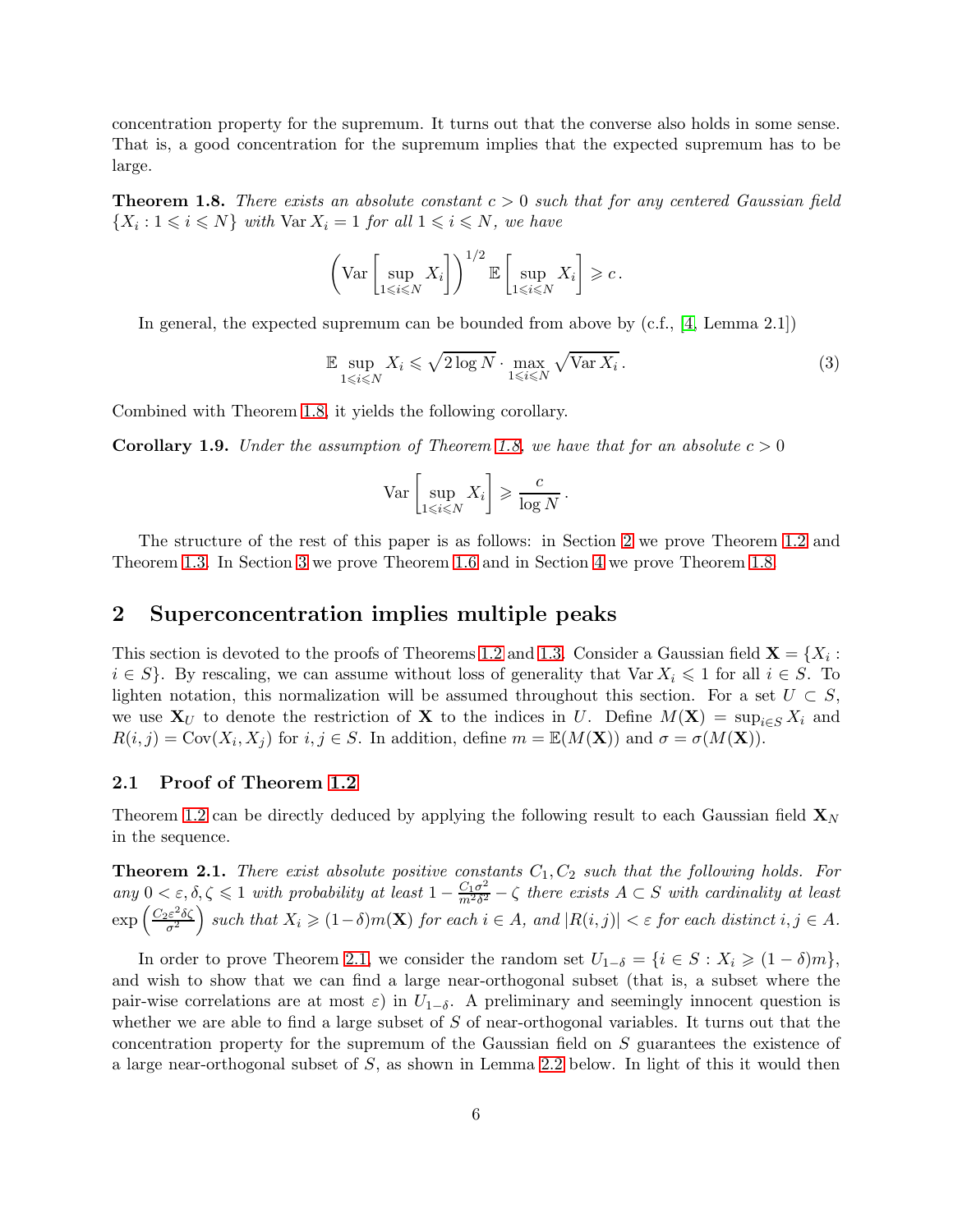suffice to prove that, fixing the random set  $U_{1-\delta}$  and considering an independent copy of **X**, the supremum over  $U_{1-\delta}$  exhibits a good concentration property. The main ingredients for the proof of this fact are in the content of Lemmas [2.3](#page-8-0) and [2.4](#page-8-1) below.

We begin with the deterministic claim that any Gaussian process which exhibits superconcentration has a large subset of near-orthogonal variables.

<span id="page-6-0"></span>**Lemma 2.2.** Let  $X = \{X_i : i \in S\}$  be a (not necessarily centered) Gaussian process such that  $\text{Var}(X_i) \leq 1$  *for all*  $i \in S$ . For a given  $\varepsilon > 0$ , if  $[r, s]$  is an interval of length at most  $\frac{\varepsilon}{8}$  such that

<span id="page-6-2"></span>
$$
\mathbb{P}(M(\mathbf{X}) \not\in [r, s]) < \frac{1}{4},\tag{4}
$$

*then there exists*  $A \subset S$  *such that* 

<span id="page-6-1"></span>
$$
|A| \geq e^{\frac{\varepsilon^2}{32(r-s)^2}},\tag{5}
$$

*and for every distinct*  $i, j \in A$ ,  $|R(i, j)| \leq \varepsilon$ *.* 

*Proof.* Let  $A \subset S$  be a maximal set (with respect to inclusion) satisfying  $|R(i, j)| \leq \varepsilon$  for all  $i, j \in A$ . We will show that such a set must satisfy [\(5\)](#page-6-1).

For each  $i \in S$ , let  $b(i)$  denote the element of A which maximizes  $|R(i, b(i))|$ . Note that by the maximality of A, we necessarily have  $|R(i, b(i))| \geq \varepsilon$  for all  $i \in S$ .

We now consider the probability space underlying **X** as a standard N-dimensional Gaussian  $\Gamma$ with density  $\gamma$ . Let  $\{v_i\}_{i\in S}$  be vectors with norm at most 1 such that  $X_i = \langle \Gamma, v_i \rangle + \mu_i$ , so that  $\mu_i = \mathbb{E}(X_i)$  and  $\langle v_i, v_j \rangle = R(i, j)$ . Define for  $x \in \mathbb{R}^N$ ,

$$
m(x) = \sup_{i \in S} \langle x, v_i \rangle + \mu_i
$$

so that  $m(\Gamma) \sim M(\mathbf{X})$ . In addition, we define

$$
i(x) = \underset{i \in S}{\arg \max} (\langle x, v_i \rangle + \mu_i) .
$$

For a positive constant  $c > 0$  to be specified later, define a piecewise linear mapping  $f_c : \mathbb{R}^N \to$  $\mathbb{R}^N$  as follows: for a point  $x \in \mathbb{R}^N$ , let  $(a, \eta)$  be the element of  $A \times \{-1, 1\}$  which maximizes  $m(x + c\eta v_a)$ , and define  $f_c(x) = x + c\eta v_a$ .

Our next goal is to show that the function  $f_c$  is injective. To do this, we fix  $x \in \mathbb{R}^N$ , and let  $(a, \eta)$  be as above. For notational convenience, write  $y = f_c(x)$ . Then, by the definition of  $f_c$ ,

$$
\langle x + c\eta v_a, v_{i(y)} \rangle + \mu_{i(y)} = \langle y, v_{i(y)} \rangle + \mu_{i(y)} = m(y) \geq \langle x \pm c v_{b(i(y))}, v_{i(y)} \rangle + \mu_{i(y)},
$$

where the plus or minus indicates that the inequality holds for either choice of sign. It follows that

$$
\left| \langle v_a, v_{i(y)} \rangle \right| \geqslant \left| \langle v_{b(i(y))}, v_{i(y)} \rangle \right|.
$$

On the other hand, by the definition of  $b(i(y))$  we have

$$
\left| \langle v_{b(i(y))}, v_{i(y)} \rangle \right| \geqslant \left| \langle v_a, v_{i(y)} \rangle \right|.
$$

Now, we observe that it is legitimate to assume that the values  $|\langle v_{i_1}, v_{i_2} \rangle|$  where  $i_1, i_2 \in S$  and  $i_1 \leq i_2$ are all distinct. Indeed, if this is not the case, then we may apply small random perturbation to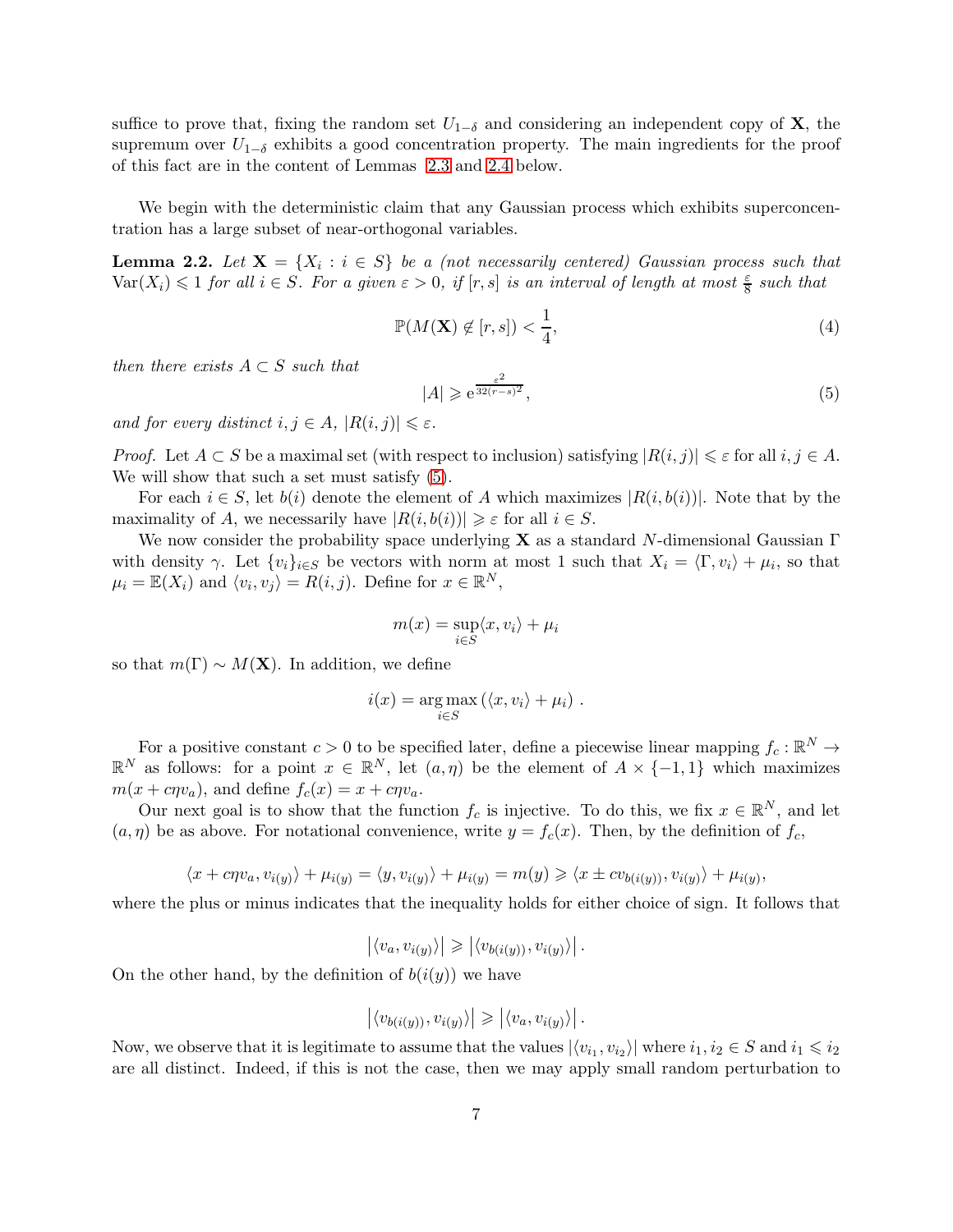each of the vectors  $v_i$  and use the fact that the claim of the lemma is continuous with respect to these perturbations. Using this assumption, we may actually assume that  $b(i(y)) = a$ . Therefore,

$$
x = y - cv_{b(i(y))}\text{sign}(\langle v_{b(i(y))}, y \rangle),
$$

where  $sgn(x) = x/|x|$  if  $x \neq 0$  and  $sgn(0) = 0$ . This completes the verification that  $f_c$  is injective.

Next, we fix  $c = \frac{s-r}{\varepsilon}$  and consider the set

$$
U = \left\{ x \in \mathbb{R}^N : m(x) \geqslant r, \, \sup_{a \in A} \langle x, v_a \rangle \leqslant \sqrt{2 \log |A|} + 3 \right\}.
$$

We claim that

$$
x \in U \Rightarrow m(f_c(x)) \ge s. \tag{6}
$$

Indeed, we have for all  $x \in \mathbb{R}^N$ ,

$$
m(f_c(x)) \geqslant m(x \pm c v_{b(i(x))}) \geqslant \langle x \pm c v_{b(i(x))}, v_{i(x)} \rangle + \mu_{i(x)} \geqslant \langle x, v_{i(x)} \rangle + c\varepsilon + \mu_{i(x)} = m(x) + c\varepsilon.
$$

In addition, under the assumption  $x \in U$ , we have

$$
m(f_c(x)) \geqslant m(x) + c\varepsilon \geqslant r + c\varepsilon = s \,,
$$

thereby proving [\(17\)](#page-13-0). Now, equation [\(17\)](#page-13-0) implies that

$$
\mathbb{P}\left(M(\mathbf{X})\geqslant s\right)\geqslant\gamma\bigl(f_c(U)\bigr)\,.
$$

Therefore, we conclude from the assumption [\(4\)](#page-6-2) that necessarily

<span id="page-7-0"></span>
$$
\gamma(f_c(U)) \leqslant \frac{1}{4}.\tag{7}
$$

In the following, we will suppose for the sake of contradiction that equation [\(5\)](#page-6-1) is not satisfied and conclude that  $\gamma(f_c(U)) > \frac{1}{4}$  $\frac{1}{4}$ , thus concluding the lemma.

By [\(3\)](#page-5-3), we have  $\mathbb{E}(\sup_{i\in A}\langle\Gamma,v_i\rangle) \leq \sqrt{2\log|A|}$ . Furthermore, a simple application of [\(1\)](#page-0-0) show that the above maximum is relatively concentrated around its expectation in the sense that

$$
\mathbb{P}\left(\sup_{i\in A}\langle\Gamma,v_i\rangle\geqslant\sqrt{2\log|A|}+3\right)\leqslant\frac{1}{8}.
$$

We also have by hypothesis

$$
\mathbb{P}(M(\mathbf{X})\leqslant r)\leqslant\frac{1}{4}.
$$

Thus,  $\gamma(U) \geqslant \frac{5}{8}$  $\frac{5}{8}$ . Note that for any  $x, v \in \mathbb{R}^N$  with  $|v| \leq 1$  and  $\langle x, v \rangle \leq R$ , we have

$$
e^{-\frac{||x+cv||^2}{2}} \geq e^{-cR-\frac{c^2}{2}}e^{-\frac{||x||^2}{2}}.
$$

Thus,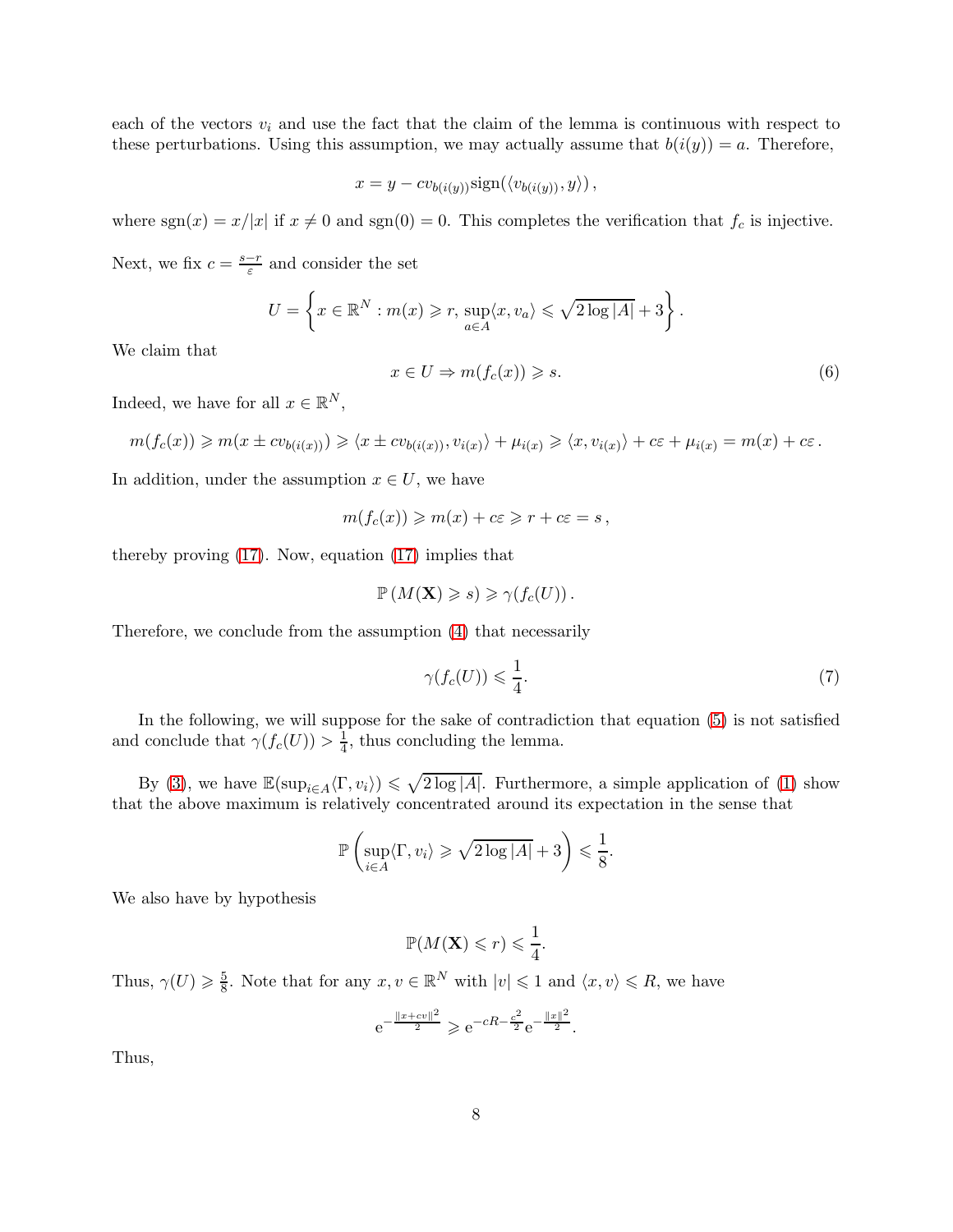$$
\gamma(f_c(U)) \geq e^{-c(\sqrt{2\log|A|}+3)-\frac{c^2}{2}}\gamma(U).
$$

Recall the hypothesis that  $s - r \leq \frac{\varepsilon}{8}$  $\frac{\varepsilon}{8}$ , so  $c \leqslant \frac{1}{8}$  $\frac{1}{8}$ . Also, note that  $c\sqrt{2\log|A|} \leq \frac{1}{4}$  $\frac{1}{4}$ . Hence,

$$
\gamma(f_c(U)) \geq e^{-c\sqrt{2\log|A|} - \frac{1}{2}}\gamma(U) \geq e^{-\frac{3}{4}} \cdot \frac{5}{8} > \frac{1}{4}
$$

which contradicts [\(7\)](#page-7-0), and the lemma is proven.

For a Gaussian process  $\mathbf{X} = \{X_i, i \in S\}$  and a set  $U \subset S$ , we recall that  $\mathbf{X}_U = \{X_i, i \in U\}$  is the process  $X$  restricted to the set  $U$ .

<span id="page-8-0"></span>**Lemma 2.3.** Let **X** be a centered Gaussian process, with  $m = \mathbb{E}(M(\mathbf{X}))$  and  $\sigma = \sigma(M(\mathbf{X}))$ . For *any real number*  $t \in (0,1)$ *, define*  $U_t = \{i \mid X_i \geq t_m\}$ *. Then for any*  $\lambda > 0$ *,* 

$$
\mathbb{P}\left(M(\mathbf{X}'_{U_t}) \geq \sqrt{1-t^2} \cdot m + \frac{\lambda}{\sqrt{1-t^2}}\right) \leq \frac{\sigma^2}{\lambda^2},
$$

*where*  $M(\mathbf{X}'_{U_t}) = \sup_{i \in U_t} X'_i$  and  $\mathbf{X}'$  is an independent copy of **X**.

*Proof.* Let  $X'' = tX + \sqrt{1 - t^2}X'$ , so that  $X''$  is equal in distribution to X. Then,

$$
M(\mathbf{X''}) \ge \sup_{i \in U_t} \mathbf{X''}_i \ge t^2 m + \sqrt{1 - t^2} M(\mathbf{X}'_{U_t})
$$

$$
M(\mathbf{X}'_{U_t}) \le \frac{M(\mathbf{X''}) - t^2 m}{\sqrt{1 - t^2}}.
$$

By Chebyshev's inequality,

$$
\mathbb{P}(M(\mathbf{X}^{\prime\prime})\geqslant m+\lambda)\leqslant \frac{\sigma^2}{\lambda^2},
$$

which gives the desired inequality.

<span id="page-8-1"></span>**Lemma 2.4.** Let **X** be a centered Gaussian process, with  $m = \mathbb{E}(M(\mathbf{X}))$  and  $\sigma = \sigma(M(\mathbf{X}))$ . For *any*  $t \in \left(\frac{1}{2}\right)$  $\frac{1}{2}$ , 1)*, we may write*  $\mathbf{X} = t\mathbf{X}' + \sqrt{1-t^2}\mathbf{X}''$ *, where*  $\mathbf{X}'$  *and*  $\mathbf{X}''$  *are independent copies of* **X***.* For  $s \in (0,1)$ , define  $U'_{s} = \{i \in S : \mathbf{X}'_{i} \geqslant sm\}$ . If  $\lambda > 1 - t$ , then

$$
\mathbb{P}\left(\sup_{i\in S,\,i\notin U'_{t-\lambda}}\mathbf{X}_i\geqslant(1-c_1\lambda)\,m\right)\leqslant\frac{C_2\sigma^2}{m^2\lambda^2},
$$

*where*  $c_1$  *and*  $C_2$  *are absolute constants.* 

*Proof.* Let s be a non-negative real number such that  $s \leq t - \lambda$ . Note that the condition  $\lambda > 1 - t$ ensures  $t - s > 1 - t$ . We have the elementary inequality

$$
1 - st - \sqrt{(1 - s^2)(1 - t^2)} \ge \frac{1}{2} \left( \sqrt{1 - s^2} - \sqrt{1 - t^2} \right)^2
$$
  
=  $\frac{1}{2} \cdot \frac{(t - s)^2 (t + s)^2}{\left( \sqrt{1 - s^2} + \sqrt{1 - t^2} \right)^2} \ge \frac{(t - s)^2}{32(1 - t^2)} \ge \frac{(t - s)^2}{64(1 - t)} \ge \frac{t - s}{C},$  (8)

<span id="page-8-2"></span>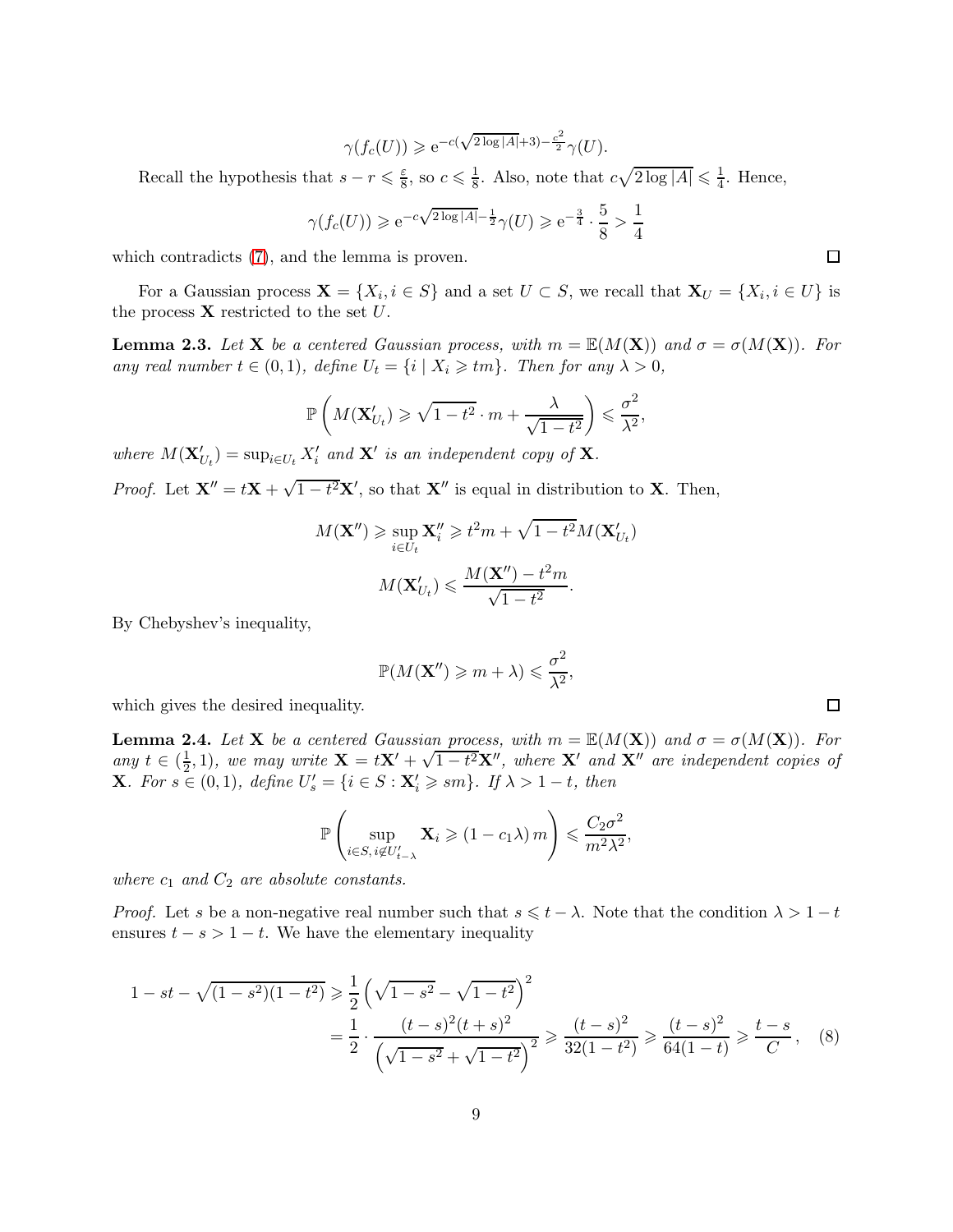where  $C = 64$  is an absolute constant.

Let  $\Delta = \frac{\lambda}{4C}$ , and consider the random set  $V_s' = \{i \in S : \mathbf{X}_i' \in [sm, (s + \Delta)m]\}\$ . Note that  $V'_{s} \subset U'_{s}$ . Suppose that  $M(\mathbf{X}_{V'_{s}}) \geq (1 - \frac{t-s}{4C}) m$ . Then,

$$
tM(\mathbf{X}'_{V'_s}) + \sqrt{1 - t^2}M(\mathbf{X}''_{V'_s}) \ge M(\mathbf{X}_{V'_s}) \ge \left(1 - \frac{t - s}{4C}\right)m
$$

Since  $M(\mathbf{X}'_{V'_s}) \leqslant (s + \Delta)m$  by the definition of  $V'_s$ , rearranging the above inequality yields

$$
\sqrt{1-t^2}M(\mathbf{X}_{V'_s}^{"}) \geq \left(1 - \frac{t-s}{4C} - t(s+\Delta)\right)m \geq \left(1 - ts - \frac{t-s}{2C}\right)m
$$

$$
\geq \left(\sqrt{(1-s^2)(1-t^2)} + \frac{t-s}{2C}\right)m,
$$

where in the second inequality we used  $t\Delta \leq \Delta \leq \frac{t-s}{4C}$ , and in the last inequality we used [\(8\)](#page-8-2). Dividing through, we have

$$
M(\mathbf{X}_{V'_s}^{"}) \geq m\sqrt{1-s^2} + \frac{(t-s)m}{2C\sqrt{1-t^2}} \geq m\sqrt{1-s^2} + \frac{(t-s)m}{2C\sqrt{1-s^2}}.
$$

Since  $M(\mathbf{X}''_{U'_s}) \geqslant M(\mathbf{X}''_{V'_s})$ , we have

$$
\mathbb{P}\left(M(\mathbf{X}_{V'_s})\geqslant\left(1-\frac{t-s}{4C}\right)m\right)\leqslant\mathbb{P}\left(M(\mathbf{X}_{U'_s}^{\prime\prime})\geqslant m\sqrt{1-s^2}+\frac{(t-s)m}{2C\sqrt{1-s^2}}\right)\leqslant\frac{4C^2\sigma^2}{m^2(t-s)^2},
$$

where the last inequality follows from Lemma [2.3.](#page-8-0)

The above inequality essentially says that the indices i for which  $X'_{i} \in [sm, (s + \Delta)m]$  cannot be large in **X**. We now sum over  $s = 0, 1, \ldots, \left| \frac{(t-\lambda)}{\Delta} \right|$ .

$$
\mathbb{P}\left(\sup_{i\in S,\,i\notin U'_{t-\lambda}}\mathbf{X}_i\geqslant\left(1-\frac{\lambda}{4C}\right)m\right)\leqslant\sum_{k=0}^{\left\lfloor\frac{(t-\lambda)}{\Delta}\right\rfloor}\mathbb{P}\left(M(\mathbf{X}_{V'_{\Delta k}})\geqslant\left(1-\frac{\lambda}{4C}\right)m\right)
$$

$$
\leqslant\sum_{k=0}^{\left\lfloor\frac{(t-\lambda)}{\Delta}\right\rfloor}\mathbb{P}\left(M(\mathbf{X}_{V'_{\Delta k}})\geqslant\left(1-\frac{t-\Delta k}{4C}\right)m\right)
$$

$$
\leqslant\sum_{k=0}^{\left\lfloor\frac{(t-\lambda)}{\Delta}\right\rfloor}\frac{4C^2\sigma^2}{m^2(t-\Delta k)^2}\leqslant\frac{4C^2\sigma^2}{m^2\Delta^2}\sum_{\ell=1}^{\infty}\frac{1}{\ell^2}.
$$

Since the last series converges, and  $\Delta = \frac{\lambda}{4C}$ , this proves the lemma.

<span id="page-9-0"></span>**Corollary 2.5.** Let  $X = \{X_i; i \in S\}$  be a centered Gaussian process such that  $Var[X_i] \leq 1$  for all  $i \in S$ *. For a given*  $\delta > 0$ , let  $\alpha = 1 - \frac{\delta}{4}$ 4 *. Write*

$$
\mathbf{X} = \alpha \mathbf{X}' + \sqrt{1 - \alpha^2} \mathbf{X}'',
$$

*where* X′ *and* X′′ *are independent copies of* X*. Then,*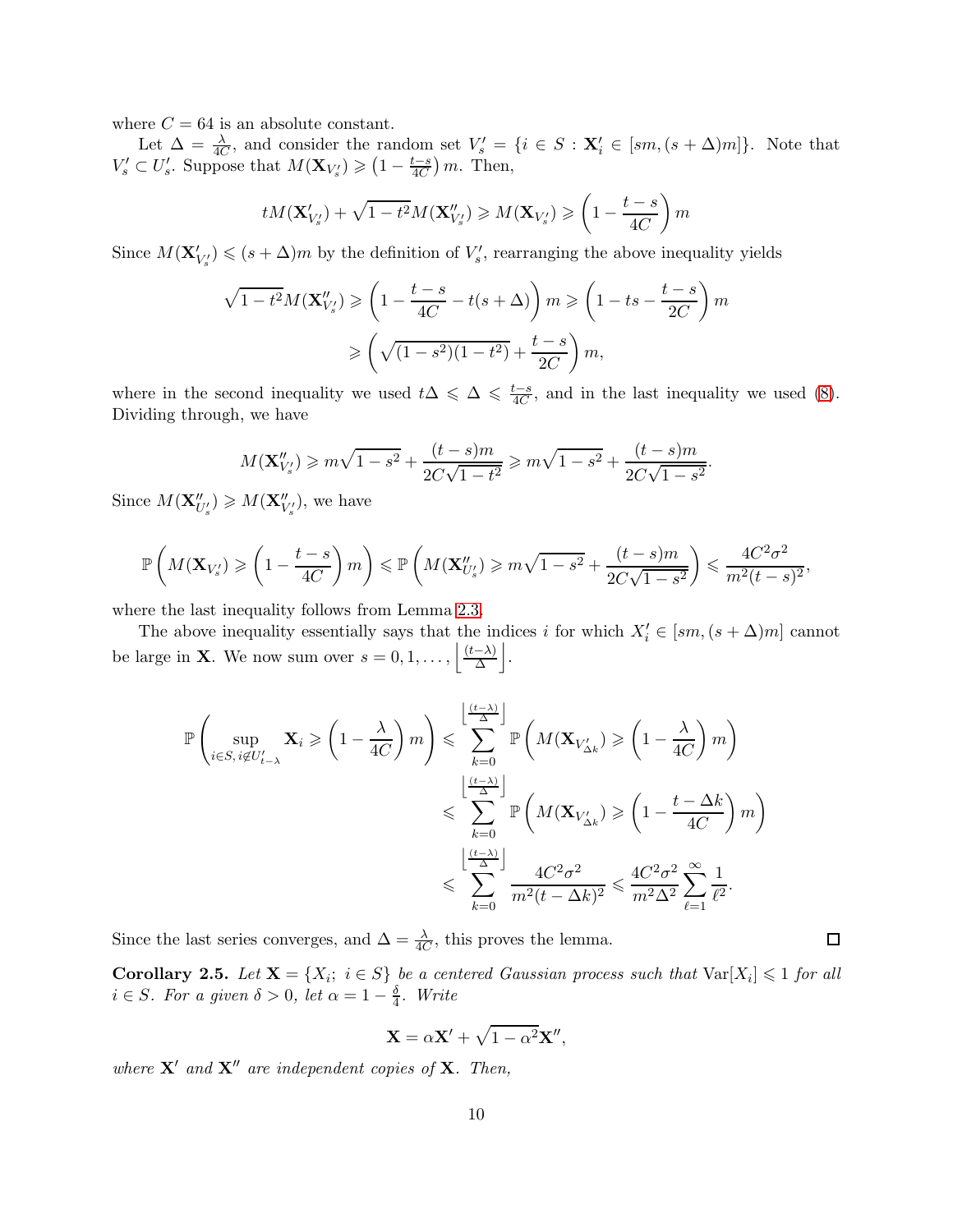$$
\mathbb{P}\left(\mathbf{X}'_{i(\mathbf{X})}\geqslant(1-\delta)m\right)\geqslant 1-\frac{C\sigma^2}{m^2\delta^2}
$$

*for an absolute constant*  $C > 0$ *, where*  $\sigma^2 = \text{Var}[M(X)]$ *.* 

*Proof.* We use the notation of Lemma [2.4,](#page-8-1) with  $t = \alpha$  and  $\lambda = \frac{3}{4}$  $\frac{3}{4}\delta$ . Then,

$$
\mathbb{P}\left(\mathbf{X}'_{i(\mathbf{X})} < (1-\delta)m\right) = \mathbb{P}\left(i(\mathbf{X}) \notin U'_{1-\delta}\right)
$$
\n
$$
\leq \mathbb{P}\left(M(\mathbf{X}) \leq (1 - \frac{3}{4}c_1\delta)m\right) + \mathbb{P}\left(\sup_{i \in S, i \notin U'_{1-\delta}} \mathbf{X}_i \geq (1 - \frac{3}{4}c_1\delta)m\right)
$$
\n
$$
\leq \frac{16\sigma^2}{9c_1^2m^2\delta^2} + \frac{16C_2\sigma^2}{9m^2\delta^2},
$$

by Chebyshev's inequality and Lemma [2.4.](#page-8-1)

We are finally ready to prove the connection between superconcetration and multiple peaks.

*Proof of theorem [2.1.](#page-5-2)* We begin fixing some  $\zeta > 0$ , denoting  $\alpha = 1 - \frac{\delta}{4}$  $\frac{0}{4}$  and considering the decomposition  $\mathbf{X} = \alpha \mathbf{X}' + \sqrt{1 - \alpha^2} \mathbf{X}''$ , where  $\mathbf{X}'$  and  $\mathbf{X}''$  are independent copies of  $\mathbf{X}$ . Define

$$
U' = \{ i \mid X'_i \geqslant (1 - \delta) \mathbb{E}(M(\mathbf{X}')) \}.
$$

Since  $X'$  has the same distribution as  $X$ , it is enough to show that with probability at least  $1 - 4C\sigma^2/(m^2\delta^2) - \zeta$  there exists a subset  $A \subset U'$  such that

<span id="page-10-0"></span>
$$
|A| \geq e^{\frac{\zeta \varepsilon^2 (1 - \alpha^2)}{32\sigma^2}} \geq e^{\frac{\zeta \varepsilon^2 \delta}{128\sigma^2}}
$$
\n
$$
(9)
$$

and

<span id="page-10-1"></span>
$$
i, j \in A, i \neq j \Rightarrow |R(i, j)| \leq \varepsilon \tag{10}
$$

where  $C > 0$  is a universal constant. To this end, we consider

$$
\mathbf{Y}(\mathbf{X}') = \frac{\alpha \mathbf{X}'_{U'}}{\sqrt{1 - \alpha^2}} + \mathbf{X}''_{U'}.
$$

It is convenient to separate the two sources of randomness in  $Y(X')$ . In what follows, we will condition on the realization of  $X'$  (therefore also U'), and consider  $Y(X')$  as a non-centered Gaussian process indexed over set U', where the randomness comes from the process  $X''$  and the mean vector is given by  $\frac{\alpha \mathbf{X}'_{U'}}{\sqrt{1-\alpha^2}}$ . Define

$$
g(\mathbf{X}') = \mathbb{P}\left(M(\mathbf{Y}(\mathbf{X}')) \in \left[\frac{m - \sigma\zeta^{-1/2}}{\sqrt{1 - \alpha^2}}, \frac{m + \sigma\zeta^{-1/2}}{\sqrt{1 - \alpha^2}}\right] \middle| \mathbf{X}'\right)
$$

and let E be the event that  ${g(\mathbf{X}') \geq 3/4}$ . Note that E is measurable in the  $\sigma$ -field generated by X'. Clearly, whenever the event E holds, the Gaussian process  $(Y(X'))$  (conditioned on X' in the aforementioned manner) satisfies the assumption [\(4\)](#page-6-2) with

$$
s - r = \frac{2\sigma}{\sqrt{\zeta}\sqrt{1 - \alpha^2}}.
$$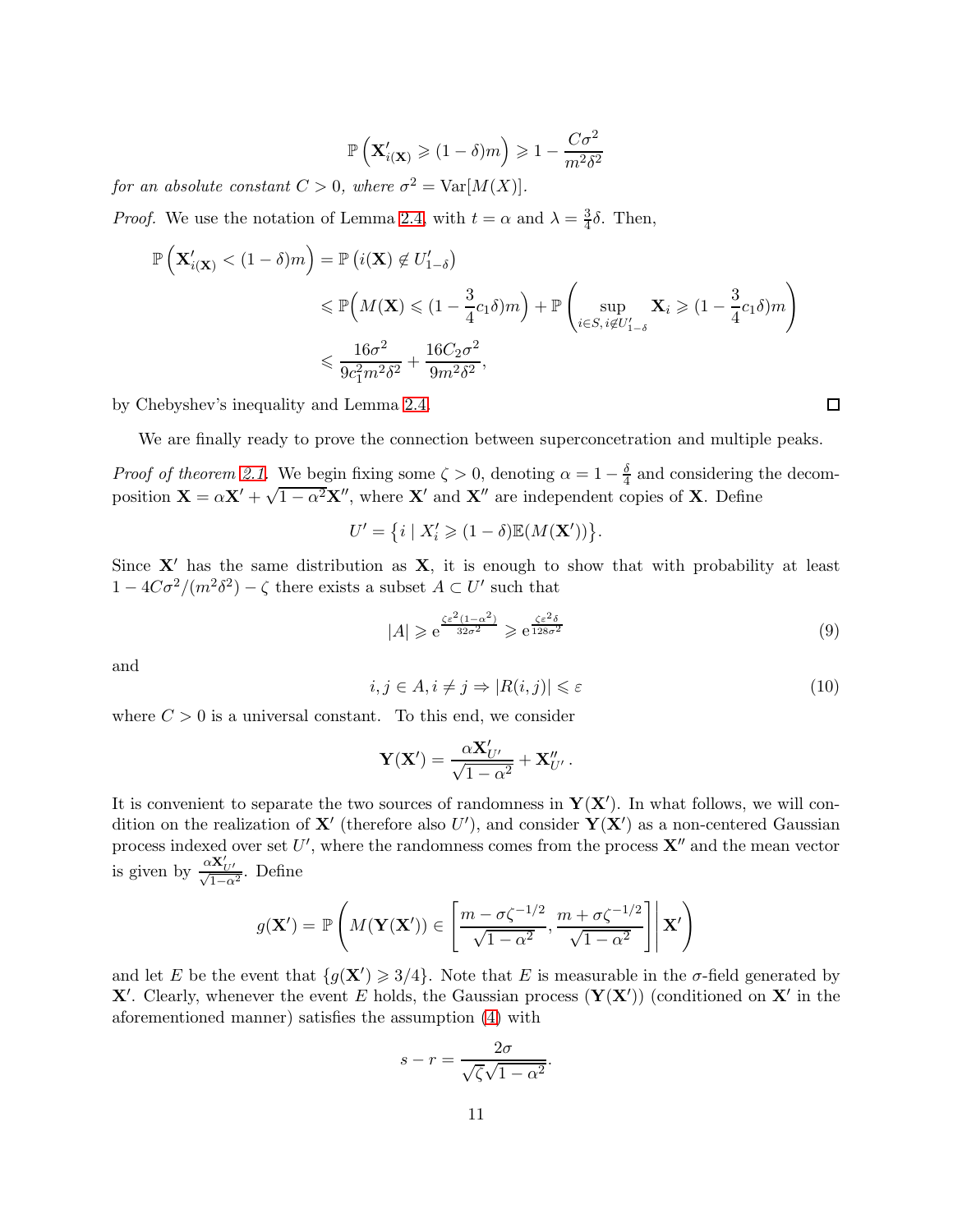Therefore, by applying lemma [2.2](#page-6-0) we learn that whenever E holds there exists a subset  $A \subset U'$ satisfying [\(9\)](#page-10-0) and [\(10\)](#page-10-1). It thus remains to show that

<span id="page-11-1"></span>
$$
\mathbb{P}(E) > 1 - 4C\sigma^2/(m^2\delta^2) - \zeta. \tag{11}
$$

To this end, we define another event

$$
F = \left\{ X'_{i(\mathbf{X})} \geqslant (1 - \delta)m \right\}.
$$

By Corollary [2.5,](#page-9-0) we have

<span id="page-11-0"></span>
$$
\mathbb{P}(F) > 1 - \frac{C\sigma^2}{m^2 \delta^2},\tag{12}
$$

where  $C > 0$  is a universal constant. Now, we remark that whenever the event F holds, one has

$$
\sqrt{1-\alpha^2}M(\mathbf{Y}(X')) = M(\mathbf{X}).
$$

It follows from the definition of  $g(\cdot)$  that

$$
\mathbb{E}g(\mathbf{X}') \geqslant \mathbb{P}\left(M(\mathbf{X})\in\left[m-\frac{\sigma}{\sqrt{\zeta}},m+\frac{\sigma}{\sqrt{\zeta}}\right]\right)-\mathbb{P}\left(F^C\right) \geqslant 1-C\sigma^2/(m^2\delta^2)-\zeta.
$$

where in the second passage, we used [\(12\)](#page-11-0) and Chebychev's inequality. An application of Markov's inequality with the last equation establishes [\(11\)](#page-11-1), and the proof is complete.  $\Box$ 

#### 2.2 Proof of Theorem [1.3](#page-2-0)

For  $\beta > 0$ , define  $F_{\beta} = (\frac{1}{\beta} \log \sum_{i \in S} e^{\beta X_i})$ , and denote by  $\sigma_{\beta}^2 = \text{Var } F_{\beta}$ . Theorem [1.3](#page-2-0) can be deduced by applying the following result to each Gaussian field in the sequence.

<span id="page-11-2"></span>**Theorem 2.6.** *There exist constants*  $C_1, C_2, C_3 > 0$  *such that the following holds. Suppose that*  $\sigma_{\beta} \leqslant \tilde{\sigma}_{\beta}$  for all  $\beta \geqslant 0$ . For any  $0 < \delta, \varepsilon, \zeta < 1$  and all  $\beta \geqslant C_1 \max\left(\frac{\log N}{\delta m}, \frac{1}{\tilde{\sigma}_{\beta}}\right)$  $\frac{1}{\tilde{\sigma}_{\beta}}, \frac{\delta \varepsilon^2}{\tilde{\sigma}_{\beta}^3}$  $\tilde{\sigma}^3_{\beta}$  *, with probability* at least  $1 - \frac{C_2}{m^2 \delta^2} - \zeta$  there exists  $A \subset S$  with cardinality at least  $\exp\left(\frac{C_3 \varepsilon^2 \delta \zeta}{\tilde{\sigma}_\varepsilon^2}\right)$  $\tilde{\sigma}^2_{\beta}$  $\Big\}$  such that  $X_i \geqslant$  $(1 - \delta)m(\mathbf{X})$  *for each*  $i \in A$ *, and*  $|R(i, j)| < \varepsilon$  *for each distinct*  $i, j \in A$ *.* 

The proof is similar to that of Theorem [1.2,](#page-1-1) but a few changes are needed. In what follows, we will omit details which are repeated from the proof of Theorem [1.2](#page-1-1) and highlight the differences. The reader is advised to become familiar with the previous subsection before reading this one.

First, we need a version of Lemma [2.2](#page-6-0) which deals with free energies.

<span id="page-11-3"></span>**Lemma 2.7.** Let  $X = \{X_i : i \in S\}$  be a (not necessarily centered) Gaussian process such that  $\text{Var}(X_i) \leq 1$  *for all*  $i \in S$ *. For a given*  $\varepsilon > 0$ *, suppose that*  $[r, s]$  *is an interval of length at most*  $\frac{\varepsilon}{8}$ *such that*

$$
\mathbb{P}(F_{\beta}(\mathbf{X}) \notin [r, s]) < \frac{1}{4},\tag{13}
$$

*Furthermore, suppose that*

$$
\beta \geqslant \frac{\varepsilon^2}{128(s-r)^3}.\tag{14}
$$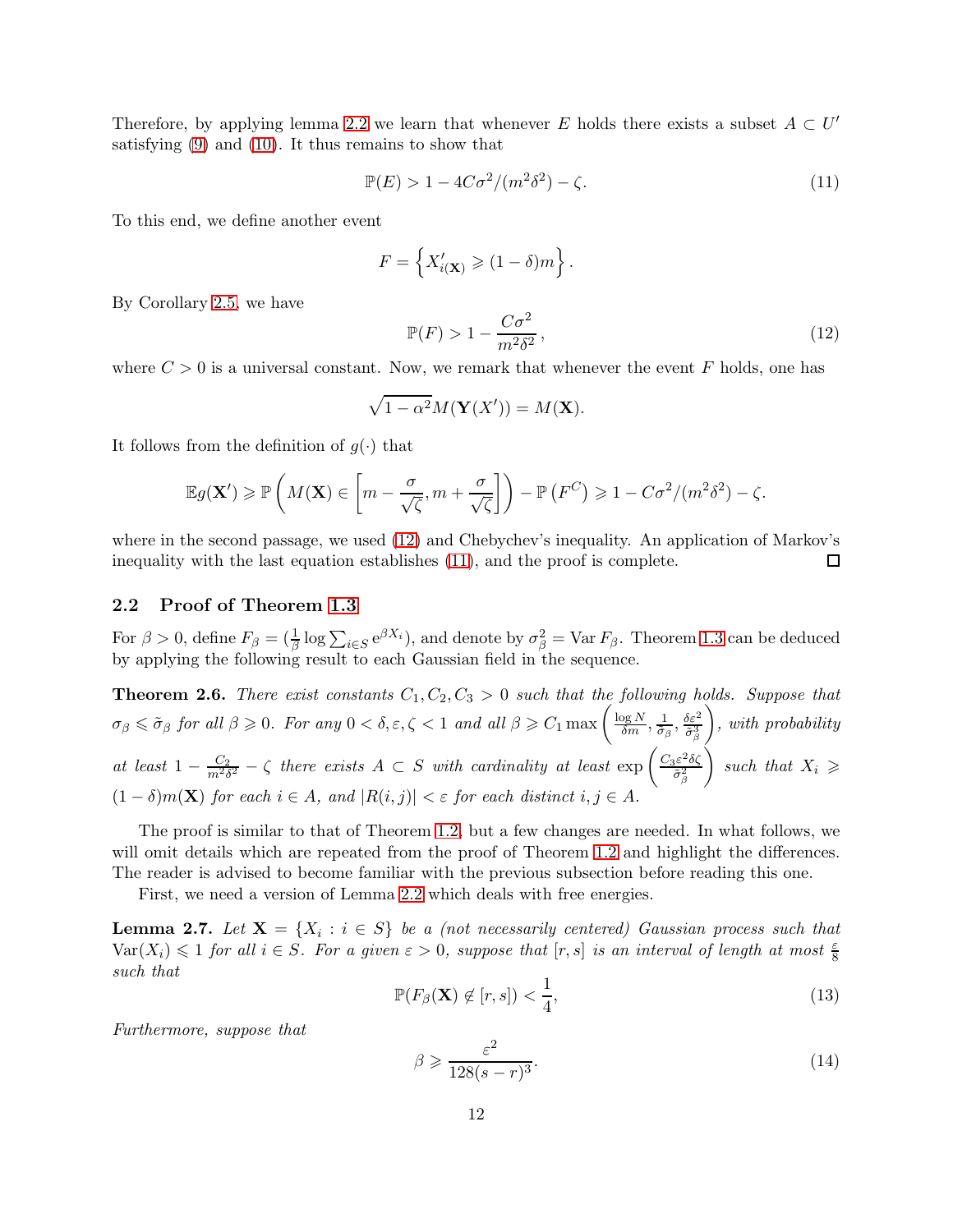*Then, there exists*  $A \subset S$  *such that* 

<span id="page-12-0"></span>
$$
|A| \geq e^{\frac{\varepsilon^2}{128(r-s)^2}},\tag{15}
$$

*and for every distinct*  $i, j \in A$ ,  $|R(i, j)| \leq \varepsilon$ *.* 

*Proof.* Define  $A \subset S$  and  $b : S \to A$  as in the proof of Lemma [2.2.](#page-6-0) Our goal is to show that A satisfies [\(15\)](#page-12-0). Suppose for the sake of contradiction that it does not.

As before, consider the probability space underlying  $X$  as a standard N-dimensional Gaussian  $Γ$  with density  $γ$ . Let  $\{v_i\}_{i \in S}$  be vectors with norm at most 1 such that  $X_i = \langle Γ, v_i \rangle + \mu_i$ , so that  $\mu_i = \mathbb{E}(X_i)$  and  $\langle v_i, v_j \rangle = R(i, j)$ . Define for  $x \in \mathbb{R}^N$ ,

$$
m_{\beta}(x) = \frac{1}{\beta} \log \sum_{i \in S} e^{\beta(\langle x, v_i \rangle + \mu_i)}
$$

so that  $m_\beta(\Gamma) \sim F_\beta(\mathbf{X})$ . Let us also define for  $a \in A$  and  $\chi \in \{-1,1\}$  the quantities

$$
g_{\beta}^{\chi}(x, a) = \sum_{\substack{j \in S, b(j) = a \\ \text{sgn}(v_a, v_j) = \chi}} e^{\beta(\langle x, v_j \rangle + \mu_j)}.
$$

$$
\hat{m}_{\beta}(x) = \frac{1}{\beta} \sup_{a \in A, \chi \in \{-1, 1\}} g_{\beta}^{\chi}(x, a).
$$

Evidently, we have

$$
m_{\beta}(x) \geq \hat{m}_{\beta}(x) \geq m_{\beta}(x) - \beta^{-1} \log(2|A|).
$$

For a positive constant  $c > 0$  to be specified later, define a piecewise linear mapping  $f_c : \mathbb{R}^N \to$  $\mathbb{R}^N$  as follows: for a point  $x \in \mathbb{R}^N$ , let  $(a, \eta)$  be the element of  $A \times \{-1, 1\}$  which maximizes  $\hat{m}_{\beta}(x + c\eta v_a)$ , and define  $f_c(x) = x + c\eta v_a$ . We next verify that  $f_c$  is injective outside of a set of probability zero.

Write  $y = f_c(x)$ , and let

$$
(\hat{i}(y), \chi(y)) = \underset{a \in A, \chi \in \{-1, 1\}}{\arg \max} g_{\beta}^{\chi}(y, a).
$$

By definition of  $(a, \eta)$ , we get that

$$
g_{\beta}^{\chi(y)}(x + c\eta v_a, \hat{i}(y)) = g_{\beta}^{\chi(y)}(y, \hat{i}(y)) \geq g_{\beta}^{\chi(y)}(x \pm c v_{\hat{i}(y)}, \hat{i}(y)).
$$

On the other hand, by definition of  $b(i(y))$ , we see that

$$
\max(g_{\beta}^{\chi(y)}(x+cv_{\hat{i}(y)},\hat{i}(y)), g_{\beta}^{\chi(y)}(x-cv_{\hat{i}(y)},\hat{i}(y))) \geq g_{\beta}^{\chi(y)}(x+c\eta v_a,\hat{i}(y)).
$$

Altogether, we deduce that

<span id="page-12-1"></span>
$$
\max(g_{\beta}^{\chi(y)}(x+cv_{\hat{i}(y)},\hat{i}(y)),g_{\beta}^{\chi(y)}(x-cv_{\hat{i}(y)},\hat{i}(y)))=g_{\beta}^{\chi(y)}(x+c\eta v_a,\hat{i}(y)).
$$
\n(16)

As in the proof of Lemma [2.2,](#page-6-0) it is legitimate to assume that the values  $|\langle v_{i_1}, v_{i_2} \rangle|$  where  $i_1, i_2 \in S$ and  $i_1 \leq i_2$  are all distinct. Under this assumption, we see that almost surely with respect to  $x \sim \gamma$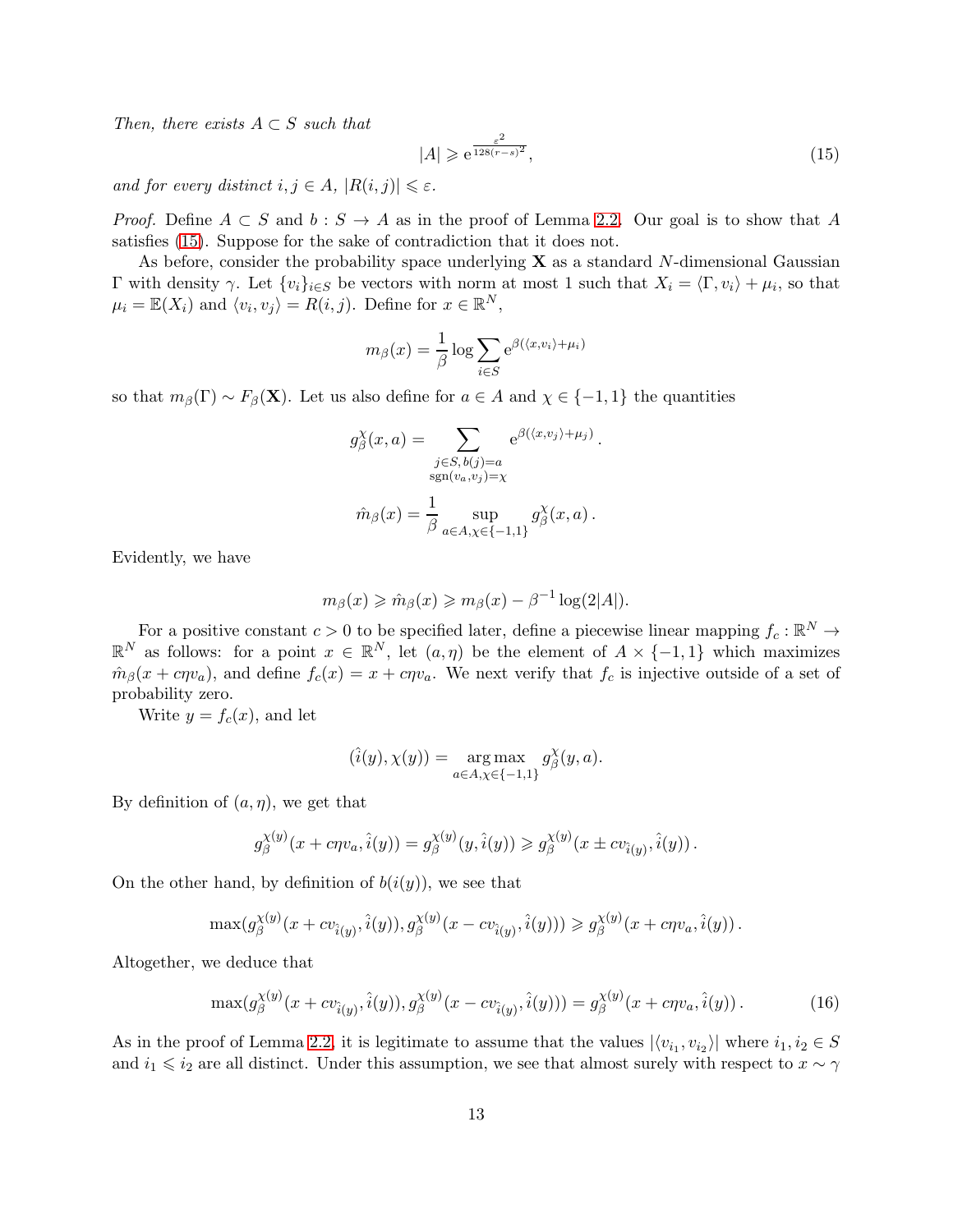we have that the values  $\{g_{\beta}^{\pm 1}(x + c\chi v_i, \hat{i}(x + c\chi v_i)) : \chi \in \{-1, 1\}, i \in A\}$  are all distinct. Combined with [\(16\)](#page-12-1) (note that the left hand side of (16) is a function of  $y$ ), it follows that for almost surely every given y we could reconstruct  $(a, \eta)$  (and thus x), thereby completing the verification of the injectivity of  $f_c$ .

We now take  $c = \frac{\beta^{-1} \log(2|A|) + s - r}{\varepsilon}$  and consider the set

$$
U = \left\{ x \in \mathbb{R}^N : m_\beta(x) \geq r, \, \sup_{a \in A} \langle x, v_a \rangle \leq \sqrt{2 \log |A|} + 3 \right\}.
$$

We have for all  $x \in \mathbb{R}^N$ ,

$$
m_{\beta}(f_c(x)) \geq \hat{m}_{\beta}(f_c(x)) \geq \hat{m}_{\beta}(x) + c\varepsilon
$$
  
=  $\hat{m}_{\beta}(x) + \beta^{-1} \log(2|A|) + (s - r) \geq m_{\beta}(x) + (s - r).$ 

Thus, we have

<span id="page-13-0"></span>
$$
x \in U \Rightarrow m(f_c(x)) \geq s. \tag{17}
$$

The rest of the proof proceeds in exactly the same manner as the proof of Lemma [2.2.](#page-6-0) The only difference is that we have chosen a different value of c. However, by the hypothesis that [\(15\)](#page-12-0) is not satisfied, we have

$$
\log|A| < \frac{\varepsilon^2}{128(s-r)^2}.
$$

The lower bound condition on  $\beta$  then implies

<span id="page-13-1"></span>
$$
c = \frac{\beta^{-1}\log|A| + s - r}{\varepsilon} \leqslant \frac{2(s - r)}{\varepsilon} \tag{18}
$$

We thus have

$$
c\sqrt{2\log|A|} \leqslant \frac{1}{4}.
$$

Also, combining [\(18\)](#page-13-1) with the condition that  $s - r \leq \frac{\varepsilon}{16}$ , we obtain

$$
c \leqslant \frac{1}{8}.
$$

These are the only properties of c needed in the proof of Lemma [2.2,](#page-6-0) so the same argument  $\Box$ works.

To prove Theorem [2.6,](#page-11-2) we use the same setup as the proof of Theorem [2.1.](#page-5-2) Let  $\alpha = 1 - \frac{\delta}{4}$  $\frac{0}{4}$ , and make the decomposition  $\mathbf{X} = \alpha \mathbf{X}' + \sqrt{1 - \alpha^2} \mathbf{X}''$ . Let  $U' = \{i \in S : \mathbf{X}'_i \geqslant (1 - \delta)m\}$ . Since we are not assuming any superconcentration of  $M(\mathbf{X})$ , we will implicitly use the bound  $\sigma^2(M(\mathbf{X})) \leq 1$ .

Recall that in the proof of Theorem [2.1,](#page-5-2) we use Corollary [2.5](#page-9-0) to show that the maximum comes from the indices in  $U'$  with high probability. The next lemma is a similar statement for the free energy; although all indices contribute to the free energy, we show that with high probability, most of the contribution comes from indices in  $U'$ .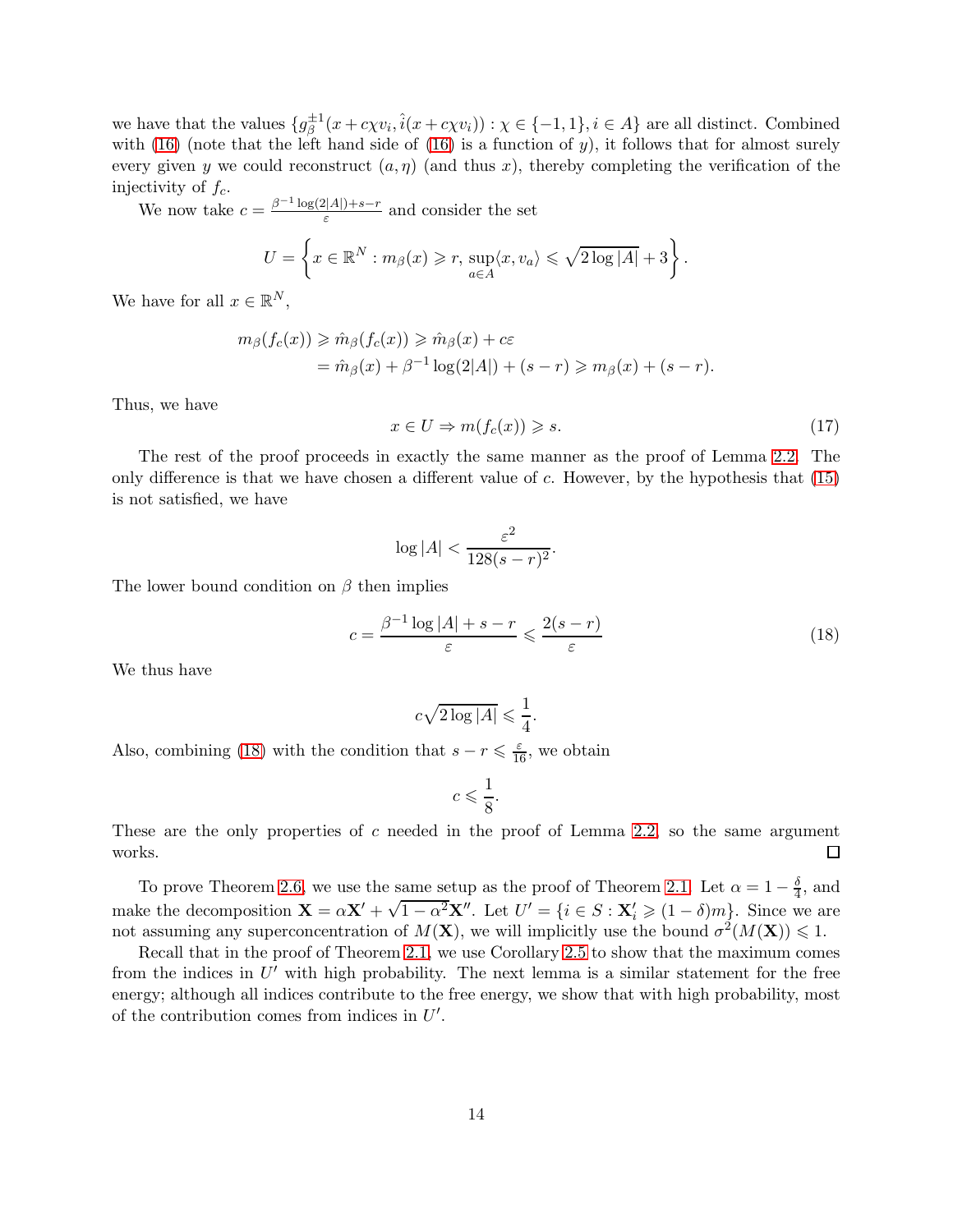<span id="page-14-0"></span>**Lemma 2.8.** *There exists a universal constant* C *such that whenever*  $\beta > \frac{C \log N}{\delta m}$ , we have

$$
F_{\beta}(\mathbf{X}) \geq F_{\beta}(\mathbf{X}_{U'}) \geq F_{\beta}(\mathbf{X}) - \frac{1}{\beta}.
$$

*with probability at least*  $1 - \frac{C}{\delta^2 n}$  $\frac{C}{\delta^2 m^2}$ .

*Proof.* Clearly,  $F_\beta(\mathbf{X}) \geq F_\beta(\mathbf{X}_{U'})$  holds deterministically. Thus, we focus our attention on the second inequality. According to Lemma [2.4,](#page-8-1) we have  $M(\mathbf{X}_{S\setminus U'}) \leq (1 - c_1 \delta)m$  with probability at least  $1 - \frac{C_2}{\delta^2 m}$  $\frac{C_2}{\delta^2 m^2}$ . Furthermore, Chebyshev's inequality tells us that  $M(\mathbf{X}) \geqslant (1 - c_1 \delta/2)m$  with probability at least  $1 - \frac{1}{c_1^2 \delta^2}$  $\frac{1}{c_1^2 \delta^2 m^2}$ .

Let  $\delta' = c_1 \delta/2$ . Then, excluding events of probability at most  $\frac{C}{\delta^2 m^2}$ , where C is a universal constant, we may assume that  $M(\mathbf{X}) \geq (1 - \delta')m$  and  $M(\mathbf{X}_{S\setminus U'}) \leq (1 - 2\delta')m$ . In that case,

$$
F_{\beta}(\mathbf{X}) = \frac{1}{\beta} \log \sum_{i \in S} e^{\beta X_i} = \frac{1}{\beta} \log \left( \sum_{i \in U'} e^{\beta X_i} + \sum_{i \in S \setminus U'} e^{\beta X_i} \right)
$$
  
\$\leqslant \frac{1}{\beta} \log \left( \sum\_{i \in U'} e^{\beta X\_i} + Ne^{\beta(1-2\delta')m} \right) \leqslant \frac{1}{\beta} \log \left( \sum\_{i \in U'} e^{\beta X\_i} + Ne^{-\beta\delta' m} e^{\beta(1-\delta')m} \right) \$  
\$\leqslant \frac{1}{\beta} \log \left( \sum\_{i \in U'} e^{\beta X\_i} + Ne^{-\beta\delta' m} \cdot e^{\beta M(\mathbf{X})} \right) \leqslant \frac{1}{\beta} \log \left( \sum\_{i \in U'} e^{\beta X\_i} + Ne^{-\beta\delta' m} \sum\_{i \in U'} e^{\beta X\_i} \right) \$  
= F\_{\beta}(\mathbf{X}\_{U'}) + \frac{1}{\beta} \log (1 + Ne^{-\beta\delta' m}).

If C is taken to be a sufficiently large universal constant, the assumption  $\beta > \frac{C \log N}{\delta m}$  implies the second term in the last expression is bounded by  $\frac{1}{\beta}$ . This proves the lemma.

*Proof of Theorem [2.6.](#page-11-2)* Recall the strategy of proving Theorem [2.1:](#page-5-2) we first show that concentration of  $F_\beta(\mathbf{X})$  implies with high probability a concentration of  $F_\beta(\mathbf{X}''_{U'} + \mu)$  for some  $\mu$ , and then we apply Lemma [2.7](#page-11-3) to show the existence of many near-orthogonal indices in  $U'$ , which proves the theorem.

Let  $f_{\beta} = \mathbb{E}(F_{\beta}(\mathbf{X}))$ . By Chebyshev's inequality,

<span id="page-14-1"></span>
$$
\mathbb{P}\left(F_{\beta}(\mathbf{X})\in[f_{\beta}-\tilde{\sigma}_{\beta}\zeta^{-1/2},f_{\beta}-\tilde{\sigma}_{\beta}\zeta^{-1/2}]\right)\geqslant 1-\frac{\sigma_{\beta}^2\zeta}{\tilde{\sigma}_{\beta}^2}\geqslant 1-\zeta.
$$
\n(19)

Define the process

$$
\mathbf{Y}(\mathbf{X}') = \frac{1}{\sqrt{1-\alpha^2}} \cdot \mathbf{X}_{U'} = \frac{\alpha \mathbf{X}'_{U'}}{\sqrt{1-\alpha^2}} + \mathbf{X}''_{U'},
$$

(where, as above,  $\alpha = 1 - \delta/4$ ) and let  $\beta' = \sqrt{1 - \alpha^2} \beta$ . Recall the hypotheses that  $\beta \geq \frac{C_1 \log N}{\delta m}$  and  $\beta \geqslant \frac{C_1}{\tilde{\sigma}_o}$  $\frac{C_1}{\tilde{\sigma}_{\beta}}$ , and take  $C_1 \ge \max(1, C)$ , where C is the constant of Lemma [2.8.](#page-14-0) Then, Lemma [2.8](#page-14-0) tells us that

$$
\left|\sqrt{1-\alpha^2}\cdot F_{\beta'}(\mathbf{Y})-F_{\beta}(\mathbf{X})\right| = \left|F_{\beta}(\mathbf{X}_{U'})-F_{\beta}(\mathbf{X})\right| \leq \frac{1}{\beta} \leq \tilde{\sigma}_{\beta}\zeta^{-1/2}
$$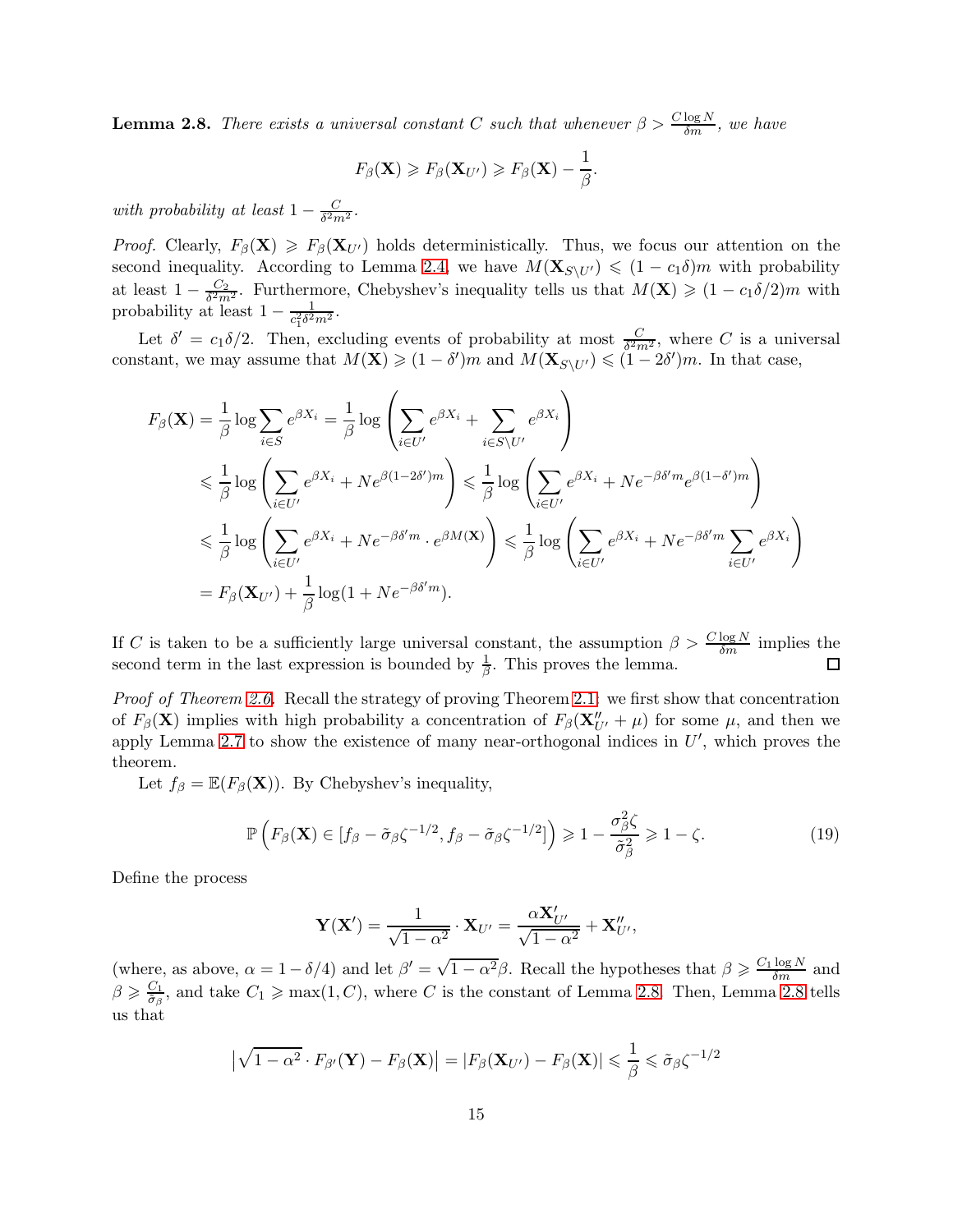with probability at least  $1 - \frac{C}{\delta^2 m^2}$ . Thus, combining with [\(19\)](#page-14-1),  $F_{\beta'}(\mathbf{Y})$  lies in an interval [r, s] of size

$$
\frac{4\tilde{\sigma}_{\beta}}{\sqrt{\zeta}\sqrt{1-\alpha^2}}
$$

with probability at least  $1 - \zeta - \frac{C}{\delta^2 m^2}$ . As in the proof of Theorem [2.1,](#page-5-2) define

$$
g(\mathbf{X}') = \mathbb{P}(F_{\beta'}(\mathbf{Y}(\mathbf{X}')) \in [r, s] \mid \mathbf{X}'),
$$

so according to the above we have

<span id="page-15-1"></span>
$$
\mathbb{E}[g(\mathbf{X}')] \geq 1 - \zeta - \frac{C}{\delta^2 m^2}.
$$
\n(20)

Recall that  $\beta' = \sqrt{1 - \alpha^2} \beta$ . By our assumption on  $\beta$ , we get that

$$
\beta' \geqslant \frac{C_1 \sqrt{1-\alpha^2} \cdot \delta \varepsilon^2}{\tilde{\sigma}_\beta^3} \geqslant \frac{2C_1(\sqrt{1-\alpha^2})^3 \varepsilon^2}{\tilde{\sigma}_\beta^3} \geqslant \frac{128C_1(\sqrt{1-\alpha^2})^3 \zeta^{\frac{3}{2}} \varepsilon^2}{64\tilde{\sigma}_\beta^3} = \frac{128C_1\varepsilon^2}{(s-r)^3}.
$$

Thus, on the event  $g(\mathbf{X}') > \frac{3}{4}$  and taking  $C_1$  sufficiently large, the hypotheses of Lemma [2.7](#page-11-3) are fulfilled with  $s - r = \frac{4\tilde{\sigma}_{\beta}}{\sqrt{\zeta}\sqrt{1-\alpha^2}}$  and inverse temperature  $\beta'$ . It follows that U' contains at least

$$
\exp\left(\frac{\varepsilon^2}{128(s-r)^2}\right) = \exp\left(\frac{\varepsilon^2 \zeta (1-\alpha^2)}{2048\tilde{\sigma}_{\beta}^2}\right) \ge \exp\left(\frac{C_3 \varepsilon^2 \zeta \delta}{\tilde{\sigma}_{\beta}^2}\right)
$$

indices whose pairwise covariances do not exceed  $\varepsilon$  in magnitude, as required. Finally equation [\(20\)](#page-15-1), combined with Markov's inequality, teaches us that  $g(\mathbf{X}') > \frac{3}{4}$  occurs with probability at least  $1 - 4\zeta - \frac{4C}{\delta^2 m^2}$ , which completes the proof. □

## <span id="page-15-0"></span>3 A large deviation bound based on expectation

This section is devoted to the proof of Theorem [1.6.](#page-4-0) The proof is based on stochastic calculus, and we need some preliminary notation. For a continuous martingale  $M_t$  adapted to a filtration  $\mathcal{F}_t$ , we denote by  $[M]_t$  the quadratic variation of  $M_t$  between time 0 and t. By  $dM_t$  we denote the Itô differential of  $M_t$ , which we understand as a predictable process  $\sigma_t$  such that  $M_t$  satisfies the stochastic differential equation  $dM_t = \sigma_t dW_t$  where  $W_t$  is a standard Wiener process.

Fix a Gaussian field  $\mathbf{X} = \{X_i, 1 \leq i \leq N\}$  such that  $\text{Var}[X_i] \leq 1$  for all  $1 \leq i \leq N$ . Now, take  $(B_t)_{t\geqslant0}$  to be a be a standard Brownian motion in  $\mathbb{R}^N$  with a corresponding filtration  $\mathcal{F}_t$ . Clearly, there exist vectors  $\{v_i: 1 \leq i \leq N\}$  of Euclidean norms at most 1 such that we can represent the Gaussian field X by

 $X_i = \langle v_i, B_1 \rangle$  for every  $1 \leq i \leq N$ .

Define  $f : \mathbb{R}^N \to \mathbb{R}$  by  $f(x) = \sup_{1 \le i \le N} \langle v_i, x \rangle$  so that

$$
f(B_1) \sim \sup_{1 \leq i \leq N} X_i.
$$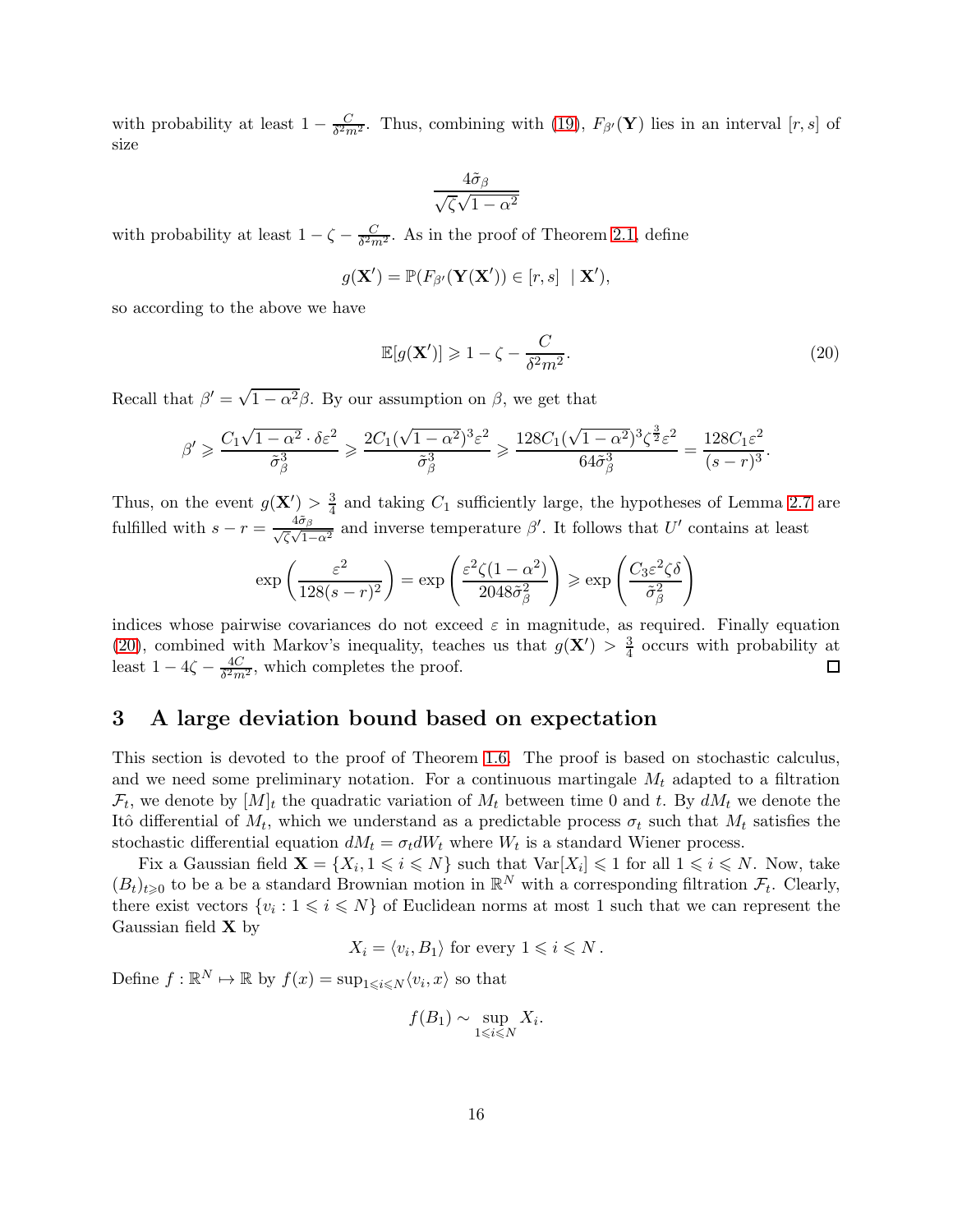Our goal is to show that  $f(B_1)$  admits a large-deviation bound. A central component of the proof will be the Doob martingale

$$
S_t = \mathbb{E}[f(B_1)|\mathcal{F}_t],
$$

generated by the random variable  $f(B_1)$  and filtration  $\mathcal{F}_t$ . Thanks to the Dambis/Dubins-Schwartz theorem, we can then view  $(S_t)_{0\leq t\leq 1}$  as a time change of (one-dimensional) Brownian motion stopped at some random time  $\tau = [S]_1$  (which corresponds to  $t = 1$ ). The main idea is that, due to the Gaussian concentration of the maximum for a Brownian motion stopped before time  $T$ , it will suffice to prove that with overwhelming probability  $\tau$  is strictly less than 1. To this end, we will try to calculate  $d[S]_t$  by means of Itô calculus, in what follows.

For  $v \in \mathbb{R}^N$  and  $\sigma > 0$ , define

$$
\gamma_{v,\sigma}(x) = \frac{1}{\sigma^N (2\pi)^{N/2}} \exp\left(-\frac{1}{2\sigma^2}|x-v|^2\right) \text{ for } x \in \mathbb{R}^N.
$$

An elementary property of the Brownian motion is that the distribution of  $B_1$  conditioned on  $\mathcal{F}_t$ has density  $\gamma_{B_t,\sqrt{1-t}}(x)$ . Therefore, we have that

$$
S_t = \int_{\mathbb{R}^N} f(x) \gamma_{B_t, \sqrt{1-t}}(x) dx.
$$

For convenience of notation, we write

$$
F_t(x) = \gamma_{B_t, \sqrt{1-t}}(x).
$$

A direct calculation carried out in [\[9,](#page-23-13) Lemma 7] gives that

$$
dF_t(x) = (1-t)^{-1}F_t(x)\langle x - B_t, dB_t \rangle.
$$

As a result of the above equation, we can calculate

$$
dS_t = d\int_{\mathbb{R}^N} f(x)F_t(x)dx = (1-t)^{-1}\left\langle \int_{\mathbb{R}^N} f(x)(x-B_t)F_t(x), dB_t \right\rangle,
$$

and therefore we obtain

$$
d[S]_t = (1-t)^{-2} \left| \int_{\mathbb{R}^N} (x - B_t) f(x) F_t(x) dx \right|^2 dt,
$$

where we recall that  $[S]_t$  denotes the quadratic variation for process  $(S_t)$ . Substituting  $y = \frac{x-B_t}{\sqrt{1-t}}$ in the last equation, we get that

<span id="page-16-0"></span>
$$
d[S]_t = (1-t)^{-1} \left| \int_{\mathbb{R}^N} y f(\sqrt{1-t}y + B_t) d\gamma(y) \right|^2 dt.
$$
 (21)

.

For convenience, we denote

$$
g_t(x) = \frac{f(\sqrt{1 - tx + B_t) - f(B_t)}}{\sqrt{1 - t}}
$$

Plugging this definition into [\(21\)](#page-16-0), and using the fact that  $\int_{\mathbb{R}^N} x d\gamma(x) = 0$  gives

$$
d[S]_t = V_t dt,
$$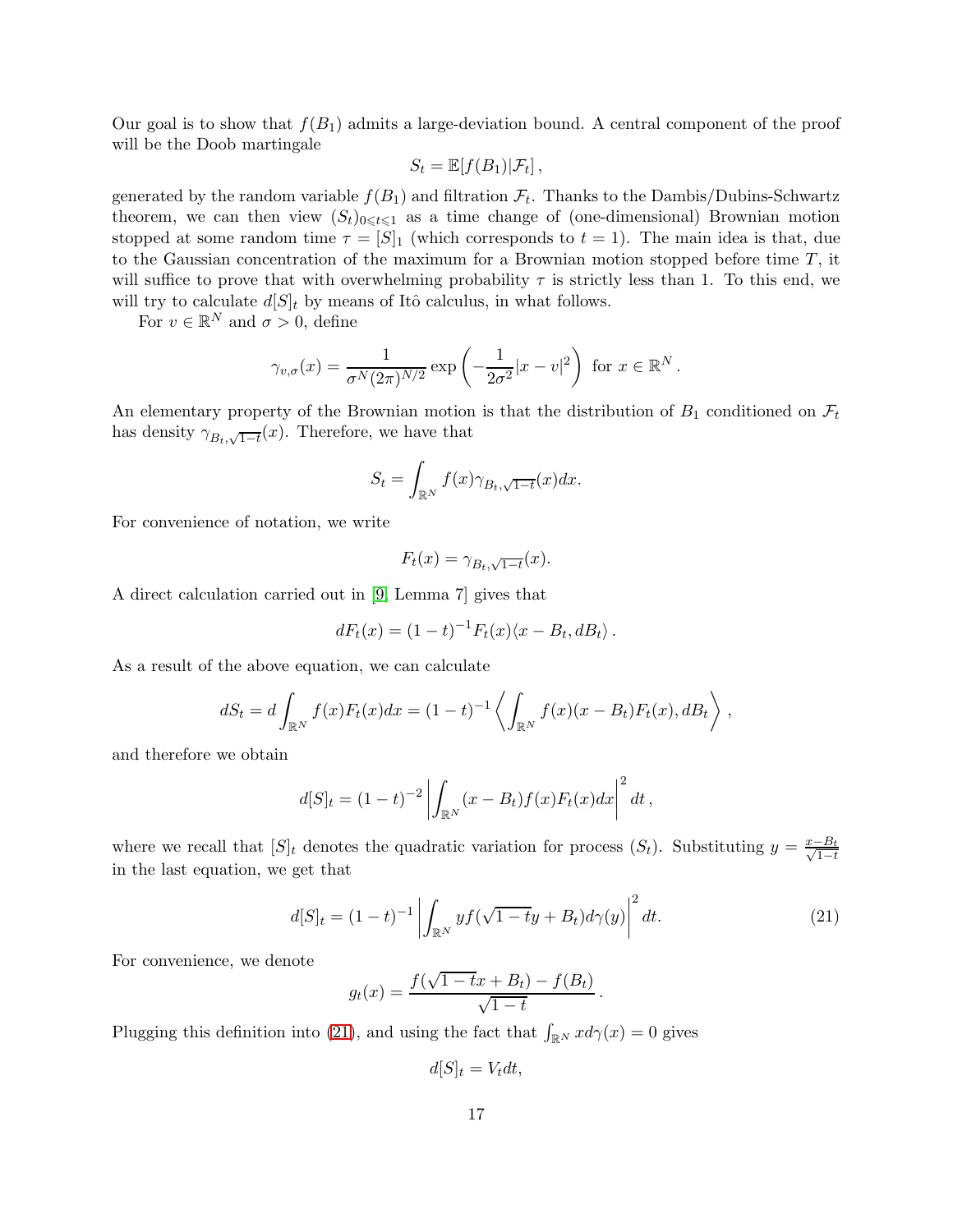where  $V_t$  is defined as

<span id="page-17-3"></span>
$$
V_t = \left| \int_{\mathbb{R}^N} x g_t(x) d\gamma(x) \right|^2.
$$
 (22)

We wish to show that  $V_t$  is strictly less than 1 for a strictly positive time interval. To this end, let  $\varepsilon, \delta > 0$  be two small numbers to be fixed, and define two events

<span id="page-17-2"></span>
$$
E_1 = \{ V_t \leq 1 - \varepsilon, \ \forall 0 \leq t \leq \delta \}, \text{ and } E_2 = \left\{ f(B_t) \leq \frac{\alpha}{2} \sqrt{\log N}, \ \forall 0 \leq t \leq \delta \right\}
$$
 (23)

(recall that by our assumption we have  $\mathbb{E}f(B_1) \geq \alpha \sqrt{\log N}$ ). In order to bound  $\mathbb{P}(E_1)$ , we will need the next lemma whose point is that if  $|V_t|$  is at some point close to 1, then  $\mathbb{E}[f(B_1) - f(B_t)|\mathcal{F}_t]$ cannot be too large.

<span id="page-17-4"></span>**Lemma 3.1.** Let  $\{\mu_i\}_{i=1}^N$  be such that  $\mu_i \leq 0$  for all  $1 \leq i \leq N$ . Define  $\tilde{f}: \mathbb{R}^N \mapsto \mathbb{R}$  by (recall that  $|v_i| \leqslant 1$ 

<span id="page-17-5"></span>
$$
\tilde{f}(x) = \sup_{1 \le i \le N} (x \cdot v_i + \mu_i) \text{ for all } x \in \mathbb{R}^N. \tag{24}
$$

Also define  $\varepsilon = 1 - \sup_{\theta \in S^{N-1}} \int_{\mathbb{R}^N} \langle x, \theta \rangle \tilde{f}(x) d\gamma(x)$ *. Then we have* 

$$
\int_{\mathbb{R}^N} \tilde{f}(x) d\gamma(x) \leq 10(1 + \sqrt{\varepsilon \log N}), \text{ for all } N \in \mathbb{N}.
$$

*in particular, one has*

<span id="page-17-6"></span>
$$
\varepsilon \geqslant 0.\tag{25}
$$

*Proof.* Pick  $\theta \in S^{N-1}$  such that

<span id="page-17-0"></span>
$$
1 - \int_{\mathbb{R}^N} \langle x, \theta \rangle \tilde{f}(x) d\gamma(x) = \varepsilon.
$$
 (26)

For each  $x \in \mathbb{R}^N$ , consider the unique representation  $x = y + z\theta$  where  $z = \langle x, \theta \rangle$  and  $y \in \theta^{\perp}$ (i.e.,  $\langle y, \theta \rangle = 0$ ). Denote by  $\gamma^1$  and  $\gamma^{N-1}$  standard Gaussian measures in dimension 1 and  $N-1$ respectively, we can view  $\gamma^1$  as a measure on span $\{\theta\}$  and  $\gamma^{N-1}$  a measure on  $\theta^{\perp}$ . It is clear that if  $x \sim \gamma$ , we have  $(z, y) \sim \gamma^1 \otimes \gamma^{N-1}$ . Therefore, we get that

$$
\int_{\mathbb{R}^N} \langle x,\theta\rangle \tilde{f}(x)d\gamma(x) = \int_{\theta^{\perp}} \int_{\mathbb{R}} z\tilde{f}(y+z\theta)d\gamma^1(z)d\gamma^{N-1}(y).
$$

Applying integration by parts to  $\int_{\mathbb{R}} z \tilde{f}(y + z\theta) d\gamma^{1}(z)$ , we obtain that

<span id="page-17-1"></span>
$$
\int_{\mathbb{R}^N} \langle x, \theta \rangle \tilde{f}(x) d\gamma(x) = \int_{\theta^{\perp}} \int_{\mathbb{R}} \left( \frac{\partial}{\partial z} f(y + z\theta) \right) d\gamma^1(z) d\gamma^{n-1}(y) = \int_{\mathbb{R}^N} \langle \nabla \tilde{f}(x), \theta \rangle d\gamma(x).
$$
 (27)

For  $x \in \mathbb{R}^N$ , write

$$
i^*(x) = \arg\max_{1 \leq i \leq N} (x \cdot v_i + \mu_i)
$$

(note that the maximizer is unique with probability 1 when we sample  $x \sim \gamma$  and thus  $i^*(x)$  is welldefined almost surely. Here we use the legitimate assumption that the vectors  $\{v_i\}$  are distinct). By definition of  $\tilde{f}$ , we see that  $\nabla \tilde{f}(x) = v_{i^*(x)}$ . Combined with [\(26\)](#page-17-0) and [\(27\)](#page-17-1), it follows that

$$
\mathbb{E}\langle v_{i^*(\Gamma)},\theta\rangle=1-\varepsilon\,.
$$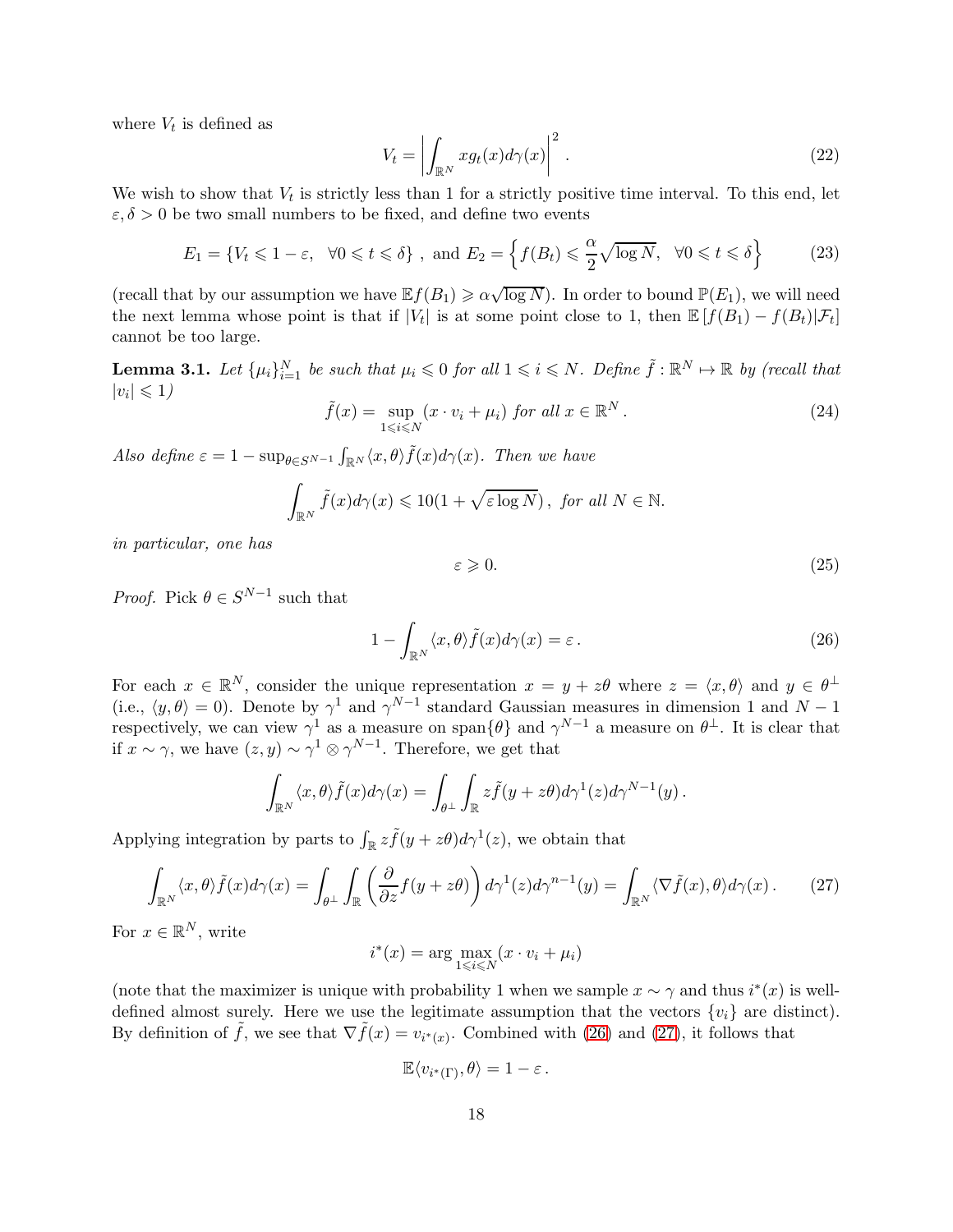where  $\Gamma$  is a standard Gaussian random vector in  $\mathbb{R}^N$ . Recall that  $|v_i| \leq 1$  for all  $1 \leq i \leq N$ . In view of the last equation, this fact gives  $\varepsilon \geq 0$ . As a consequence of Markov's inequality, this fact also teaches us that

<span id="page-18-0"></span>
$$
\mathbb{P}\left(\langle v_{i^*(\Gamma)}, \theta \rangle \geq 1 - 10\varepsilon\right) \geq 9/10. \tag{28}
$$

Let  $I \subset [N]$  be the set of indices i such that  $\langle v_i, \theta \rangle \geq 1 - 10\varepsilon$ . For every  $i \in I$ , write  $v_i = u_i \theta + \tilde{v}_i$ where  $u_i = \langle v_i, \theta \rangle$  and  $\tilde{v}_i \in \theta^{\perp}$ . By our assumption on I, we have  $|\tilde{v}_i| \leq \sqrt{20\varepsilon}$  for all  $i \in I$ . Therefore, we have

$$
\mathbb{E} \sup_{i \in I} \langle \Gamma, v_i \rangle \leq \mathbb{E} |\langle \Gamma, \theta \rangle| + \mathbb{E} \sup_{i \in I} \langle \tilde{v}_i, \Gamma \rangle \leq 1 + \sqrt{40 \varepsilon \log |I|},
$$

where the last inequality follows from  $(3)$ . Combined with  $(1)$ , it then follows that (note that  $|I| \leqslant N$ 

$$
\mathbb{P}\left(\sup_{i\in I}\langle\Gamma,v_i\rangle\geqslant\sqrt{40\varepsilon\log N}+10\right)\leqslant 1/5.
$$

Combined with [\(28\)](#page-18-0), using a union bound we get that

$$
\mathbb{P}\left(\sup_{i\in[N]} \langle \Gamma, v_i \rangle \geqslant \sqrt{40\varepsilon \log N} + 10\right) \leqslant 1/2.
$$

Together with another application of [\(1\)](#page-0-0), it completes the proof of the lemma.

The next lemma applies the above in order to show that with high probability, either  $V_t$  remains bounded from 1 for a finite inteval of time, or  $f(B_t)$  becomes rather large within a short time.

<span id="page-18-1"></span>**Lemma 3.2.** Let  $E_1, E_2$  be defined as in [\(23\)](#page-17-2). For  $\varepsilon \le \alpha^2 \cdot 10^{-4}$  and an absolute constant  $C > 0$ , *we have*

$$
\mathbb{P}(E_2 \setminus E_1) \leqslant C N^{-\alpha^2/32}.
$$

*Proof.* Suppose that  $E_2 \setminus E_1$  holds, and denote by

$$
T = \min\{t \geq 0: V_t \geq 1-\varepsilon\}
$$

to the first time in which  $V_t \geq 1 - \varepsilon$ . By definition of  $E_1^C$ , we have  $T \leq \delta$ . Using the decomposition that  $B_1 = B_t + (B_1 - B_t)$  where  $\frac{B_1 - B_t}{\sqrt{1 - t}}$  has density function  $\gamma$  and is independent of  $B_t$ , we get that

$$
\int_{\mathbb{R}^N} g_t(x) d\gamma(x) = \frac{\mathbb{E}[f(B_1) - f(B_t)|\mathcal{F}_t]}{\sqrt{1 - t}}.
$$
\n(29)

Consequently, we have

$$
\mathbb{E}[f(B_1)|\mathcal{F}_T] = f(B_T) + \mathbb{E}[f(B_1) - f(B_T)|\mathcal{F}_T] = f(B_T) + \sqrt{1-t} \int_{\mathbb{R}^N} g_T(x) d\gamma(x).
$$

Recalling [\(22\)](#page-17-3), we see that

$$
\Big|\int_{\mathbb{R}^N} x g_T(x) d\gamma(x)\Big|^2 \geqslant 1-\varepsilon\,.
$$

Therefore, there exists  $\theta \in S^{N-1}$  such that

$$
\int_{\mathbb{R}^N} g_T(x) \langle x, \theta \rangle d\gamma(x) \geqslant \sqrt{1 - \varepsilon} \geqslant 1 - \varepsilon \, .
$$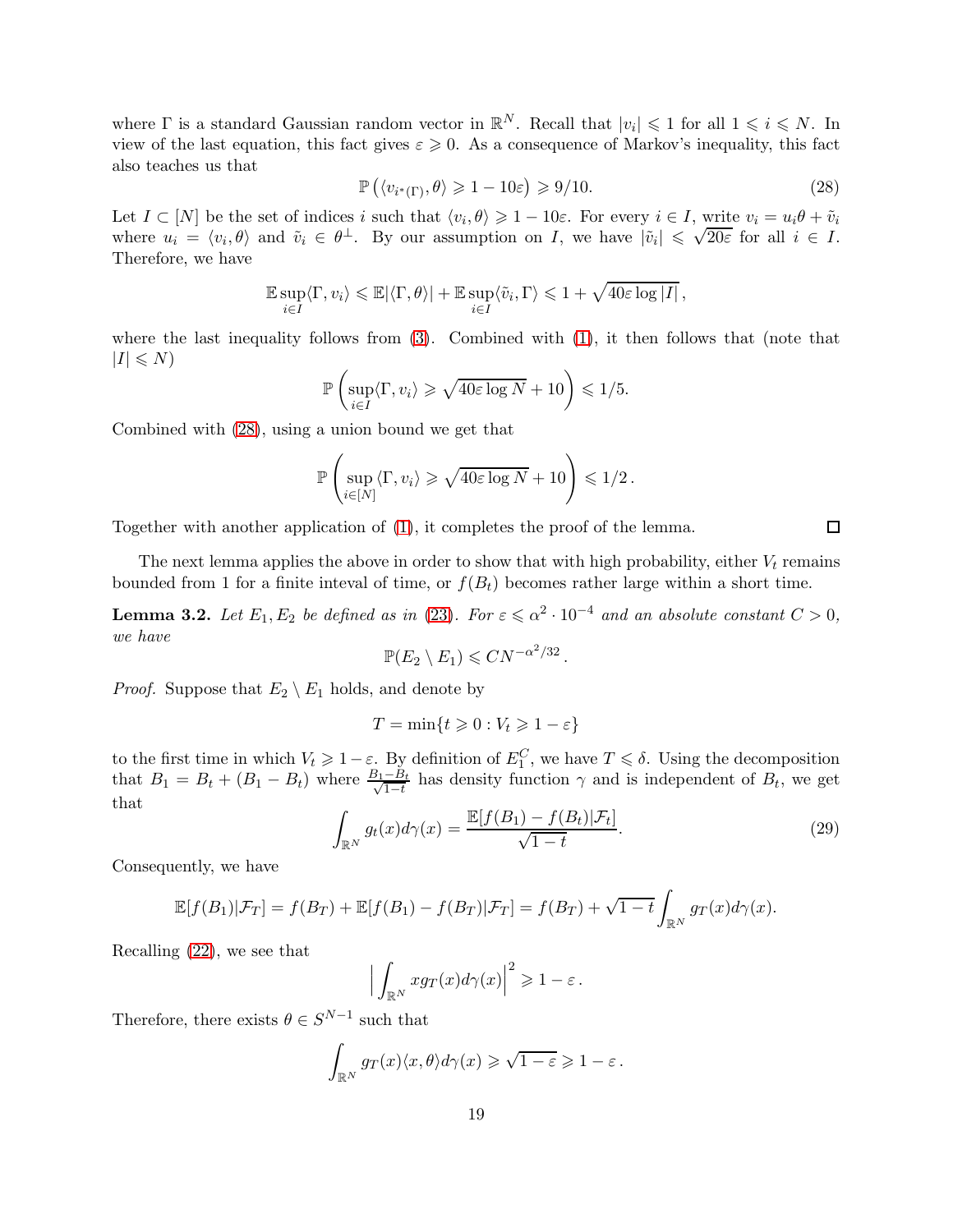We claim that Lemma [3.1](#page-17-4) can be applied with the function  $g_T(x)$  (conditioning on the filtration  $\mathcal{F}_T$  used in place of the function  $\tilde{f}$ . Indeed, since  $f(cx) = cf(x)$  for all  $x \in \mathbb{R}^N$  and  $c > 0$ , we get that

$$
g_T(x) = f(x + B_T/\sqrt{1 - T}) - f(B_T/\sqrt{1 - T})
$$
  
= 
$$
\sup_{1 \le i \le N} \langle x + B_T/\sqrt{1 - T}, v_i \rangle - \sup_{1 \le i \le N} \langle B_T/\sqrt{1 - T}, v_i \rangle
$$
  
= 
$$
\sup_{1 \le i \le N} \left( x \cdot v_i + \frac{B_T}{\sqrt{1 - T}} \cdot v_i - \sup_{1 \le i \le N} \frac{B_T}{\sqrt{1 - T}} \cdot v_i \right).
$$

This implies that it admits the form [\(24\)](#page-17-5). Applying Lemma [3.1,](#page-17-4) and using the assumption  $\varepsilon \leq$  $\alpha^2 \cdot 10^{-4}$ , we get

$$
\int_{\mathbb{R}^N} g_T(x) d\gamma(x) \leq 10(\sqrt{\varepsilon \log N} + 1) \leq \frac{\alpha}{10} \sqrt{\log N} + 10.
$$

This implies that on the event  $E = \{T \le \delta\} \cap \{f(B_t) \le \alpha \sqrt{\log N}/2, \forall 0 \le t \le T\}$  (note that  $E \supseteq E_2 \setminus E_1$ , we have

$$
\mathbb{E}[f(B_1)|\mathcal{F}_T] \leqslant \frac{3\alpha}{4}\sqrt{\log N} + 10.
$$

Applying [\(1\)](#page-0-0) (the non-centered version) to

$$
f(B_1) = \sup_{1 \le i \le N} \{ \langle v_i, B_1 - B_T \rangle + \langle v_i, B_T \rangle \},
$$

(where we treat  $B_T$  as deterministic numbers as we conditioned on  $\mathcal{F}_T$ ) we obtain that

<span id="page-19-0"></span>
$$
\mathbb{P}\left(f(B_1) \leq \frac{3\alpha}{4}\sqrt{\log N} + 20\left|E\right| \geq 1/2. \tag{30}
$$

Recall the definition of  $\alpha$ , according to which

$$
\mathbb{E}[f(B_1)] \geqslant \alpha \sqrt{\log N}.
$$

Another application of [\(1\)](#page-0-0) gives that

$$
\mathbb{P}\left(f(B_1) \leqslant \frac{3\alpha}{4}\sqrt{\log N} + 20\right) \leqslant C N^{-\alpha^2/32},
$$

where  $C > 0$  is an absolute constant. Combined with [\(30\)](#page-19-0), we see that

$$
\mathbb{P}(E_2 \setminus E_1) \leq \mathbb{P}(E) \leq 2CN^{-\alpha^2/32}.
$$

*Proof of Theorem [1.6.](#page-4-0)* We first bound  $\mathbb{P}(E_2)$  from below, and we will employ the idea from reflection principle of Brownian motion. Defining

$$
T' = \min\{t : f(B_t) \geqslant \alpha \sqrt{\log N}/2\},\,
$$

we see that  $E_2 = \{T' > \delta\}$ . Let us denote by  $i_{T'}^*$  the maximizer of  $f(B_{T'})$ . That is,  $f(B_{T'}) =$  $\langle v_{i_{T'}^*}, B_{T'} \rangle$ . Then we have, on the event  $T' \leq \delta$ ,

$$
f(B_{\delta}) \geqslant f(B_{T'}) + \langle v_{i_{T'}^*}, B_{\delta} - B_{T'} \rangle.
$$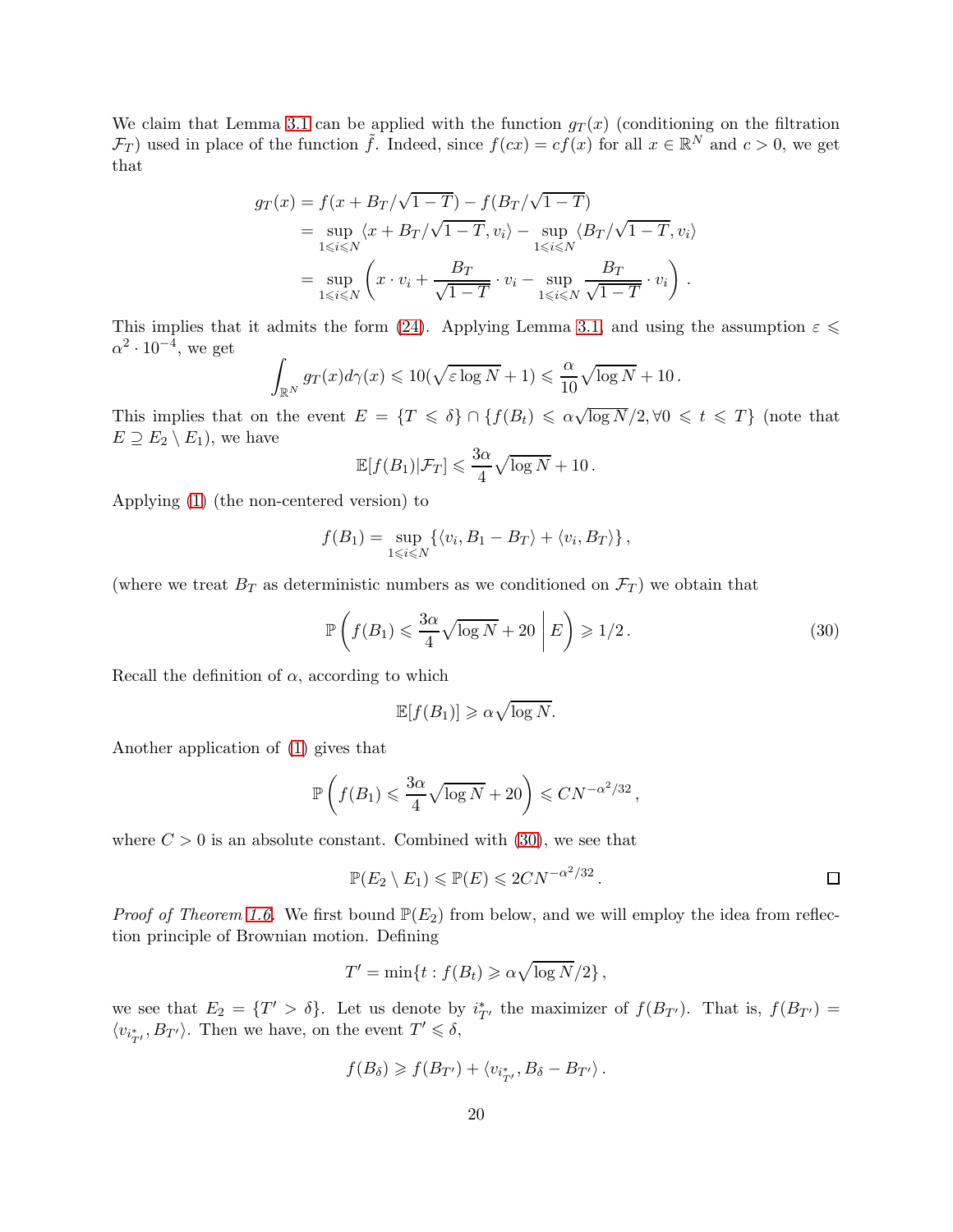Observe that whenever the event  $T' \le \delta$  holds, then  $(B_{\delta} - B_{T'})$  has a origin-symmetric distribution conditioned on  $\mathcal{F}_{T'}$ . We infer that

$$
\mathbb{P}(f(B_\delta) \geqslant \alpha \sqrt{\log N}/2) \geqslant \mathbb{P}(T' \leqslant \delta)/2.
$$

Combined with an application of [\(1\)](#page-0-0), it follows that

$$
\mathbb{P}(E_2^c) = \mathbb{P}(T' \leq \delta) \leq 4N^{-\alpha^2},
$$

where we choose  $\delta = 1/100$ . Choosing  $\varepsilon = 10^{-4} \alpha^2$ , it follows from an application of Lemma [3.2](#page-18-1) that

<span id="page-20-1"></span>
$$
\mathbb{P}(E_1^c) \leqslant C' N^{-\alpha^2/32} \tag{31}
$$

for an absolute constant  $C' > 0$ .

In order to complete the proof, note that  $S_t - \mathbb{E}S_1$  is a mean-zero continuous-time martingale, so according to the Dambis / Dubins-Schwartz theorem, there exists standard a Brownian motion  ${W_t}_{t\geqslant0}$  such that

$$
W_{[S]_t}=S_t,\ \ \forall 0\leqslant t\leqslant 1.
$$

An elementary fact about the one-dimensional Brownian motion is that

$$
\mathbb{P}\left(\max_{0\leq t\leq \tau}|W_t|\geqslant s\right)\leqslant 4\mathrm{e}^{-\frac{s^2}{2\tau}},\ \ \forall \tau,S\geqslant 0\tag{32}
$$

As a consequence of equation [\(25\)](#page-17-6) we know that  $V_t \leq 1$  for all  $0 \leq t \leq 1$ . Therefore, on  $E_1$  we have  $[S]_1 \leq 1 - \varepsilon \delta \leq 1 - 10^{-6} \alpha^2$ , and combined with the last inequality,

$$
\mathbb{P}\Big(\big\{|S_1 - ES_1| \geqslant \beta\sqrt{\log N}\big\} \cap E_1\Big) \leqslant \mathbb{P}\left(\max_{0 \leqslant t \leqslant 1-10^{-6}\alpha^2} |W_t| \geqslant \beta\sqrt{\log N}\right) \leqslant 4N^{-\beta^2/2(1-10^{-6}\alpha^2)}.
$$

Combining with [\(31\)](#page-20-1) and using a union bound finally gives

$$
\mathbb{P}(|S_1 - ES_1| \geq \beta \sqrt{\log N}) \leq 4N^{-\beta^2/2(1-10^{-6}\alpha^2)} + 2CN^{-\alpha^2/32}.
$$

<span id="page-20-0"></span>This completes the proof of Theorem [1.6.](#page-4-0)

### 4 A lower bound for standard deviation in terms of expectation

In this section, we provide a proof for Theorem [1.8.](#page-5-0) As usual, for all  $i \in [N]$  we associate a unit vector  $v_i \in \mathbb{R}^N$  such that we can represent  $X_i = \langle v_i, \Gamma \rangle$  for all  $i \in [N]$ , where  $\Gamma \in \mathbb{R}^N$  is a standard Gaussian vector. We define a convex body,

$$
K = \bigcap_{i \in [N]} \{x; \langle x, v_i \rangle \leq 1\}.
$$

By slight abuse of notation, we will allow ourselves to denote by  $\gamma(\cdot)$  the *density of* the standard Gaussian measure in  $\mathbb{R}^N$ . For any (smooth enough) set  $A \subseteq \mathbb{R}^N$  whose Hausdorff dimension is  $n-1$ , we define  $\gamma^+(A)$  to be the Gaussian surface area of A, namely

$$
\gamma^+(A) = \int_A \gamma(x)d\mathcal{H}_{N-1}(x)
$$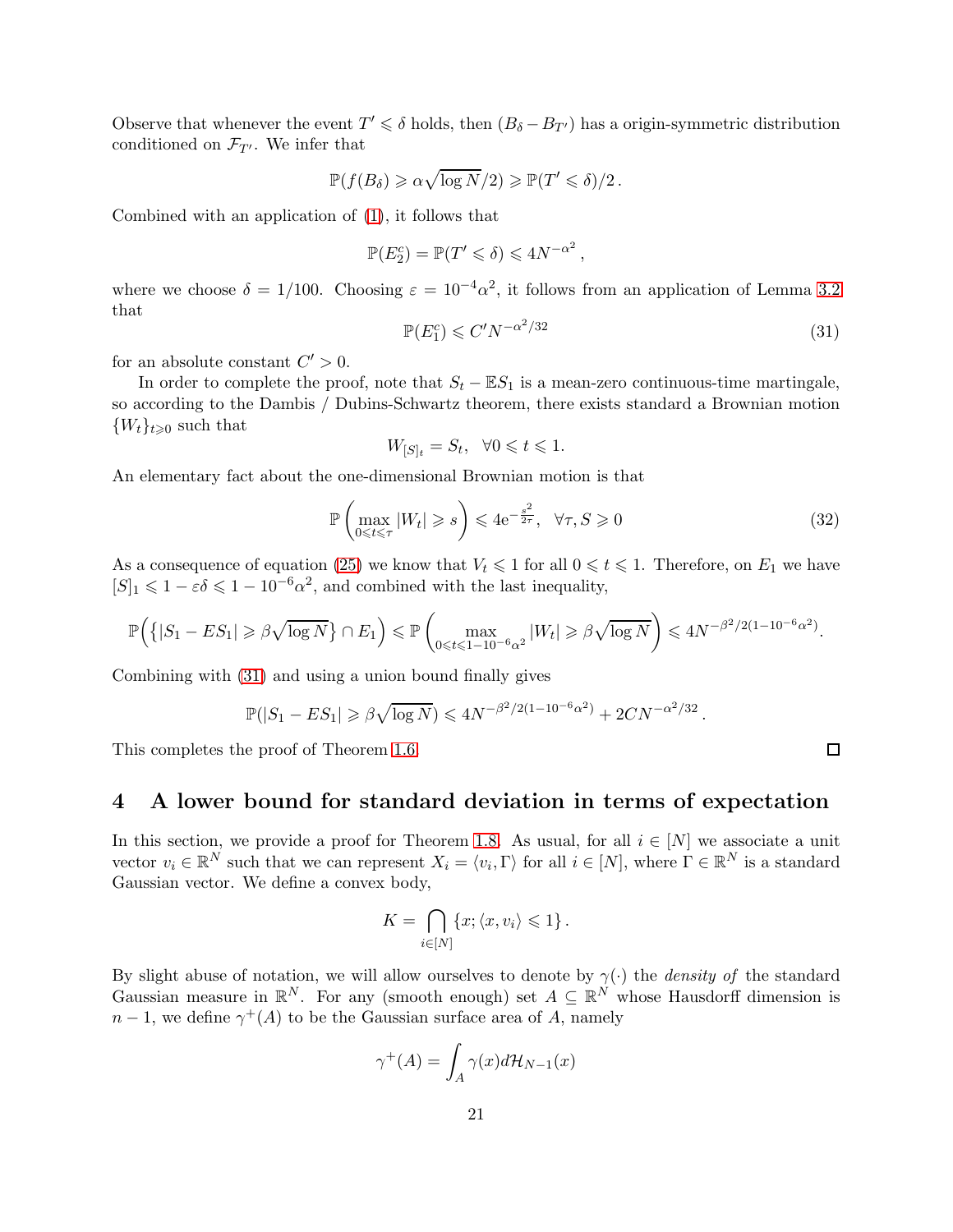where  $\mathcal{H}_{N-1}$  is the  $(N-1)$ -dimensional Hausdorff measure. Further, we define

$$
L(K) = \sup_{t \ge 0} \gamma^+(K_t)
$$

where  $K_t := \partial(tK)$ .

The idea of the proof of the theorem will be to establish a connection between the quantities  $L(K)$  and  $\sqrt{\text{Var}[\sup_{i\in[N]} X_i]}$  using the co-area formula and then to bound the quantity  $L(K)$  using a geometric idea. Recall that according to the co-area formula, for every function  $\varphi(x) \in L_1(\mathbb{R}^N)$ and for every Lipschitz function  $u : \mathbb{R}^N \to \mathbb{R}$  one has

$$
\int_{\mathbb{R}^n} |\nabla u(x)| \varphi(x) dx = \int_{-\infty}^{\infty} \int_{u^{-1}(t)} \varphi(x) d\mathcal{H}_{N-1}(x) dt.
$$

Define  $u(x) = \sup_{i \in [N]} \langle x, v_i \rangle$ . The assumption that  $Var[X_i] = 1$  for all  $1 \leq i \leq n$  implies that  $|v_i|=1$ , which in turn implies that  $|\nabla u|=1$  almost everywhere. Moreover, by definition we have

$$
u^{-1}(t) = K_t.
$$
\n(33)

Therefore, for all  $0 \leq a \leq b$ , we can define

$$
\varphi(x) = \mathbf{1}_{u(x)\in [a,b]}\gamma(x)
$$

and according to the co-area formula

$$
\mathbb{P}(u(\Gamma) \in [a, b]) = \int_{u(x) \in [a, b]} d\gamma(x) = \int_a^b \int_{K_t} \gamma(x) d\mathcal{H}_{N-1}(x) dt
$$
  
= 
$$
\int_a^b \gamma^+(K_t) dt \leq (b - a)L(K).
$$

By taking  $a = \mathbb{E}[u(\Gamma)] - 2\sqrt{\text{Var}[u(\Gamma)]}$  and  $b = \mathbb{E}[u(\Gamma)] + 2\sqrt{\text{Var}[u(\Gamma)]}$ , and using Chebyshev's inequality, we finally have

$$
\frac{3}{4} \leqslant \mathbb{P}(u(\Gamma) \in [a, b]) \leqslant 4\sqrt{\text{Var}[u(\Gamma)]}L(K)
$$

or, in other words,

<span id="page-21-0"></span>
$$
\sqrt{\text{Var} \sup_{i \in [N]} X_i} \ge \frac{1}{6} L(K)^{-1}.
$$
\n(34)

The next lemma provides an upper bound for  $L(K)$  in terms of the expected supremum.

<span id="page-21-1"></span>**Lemma 4.1.** With definitions above, there exists an absolute constant  $C > 0$  such that

$$
L(K) < C \mathbb{E}[\sup_{i \in [N]} X_i].
$$

*Proof.* For all  $1 \leq i \leq N$ , let  $F_i$  be the N − 1-dimensional facet of K corresponding to the constraint  $\langle x, v_i \rangle \leqslant 1$ , in other words

$$
F_i = \{x; \ \langle x, v_i \rangle = 1 \ \text{and} \ \langle x, v_j \rangle < 1 \ \text{for all} \ j \neq i\}.
$$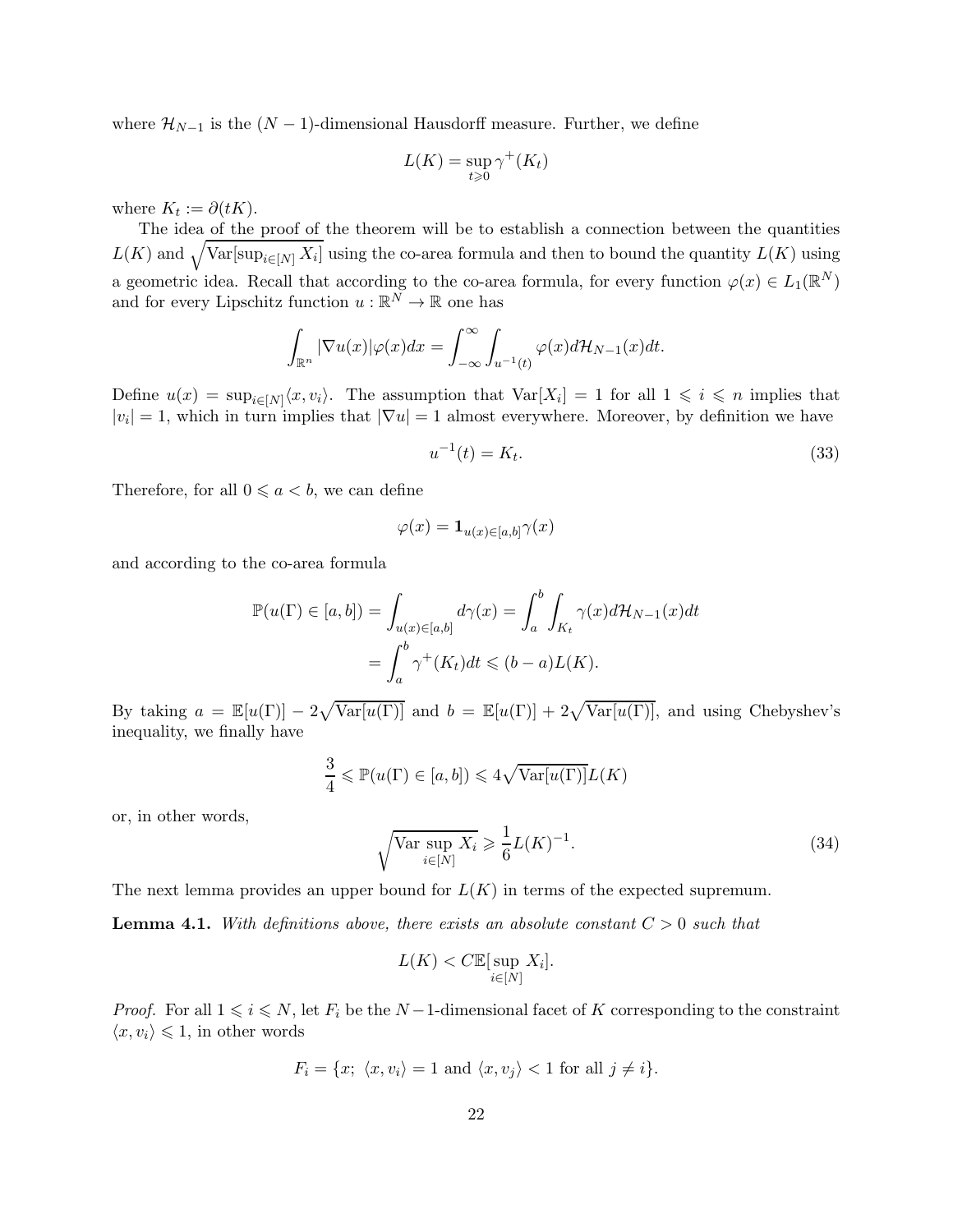Following an idea of Nazarov, we also define the sets

$$
\tilde{F}_i = \{ x + sv_i; \ x \in F_i, \ s > 0 \}.
$$

It is not hard to verify that the sets  $\tilde{F}_i$  are disjoint (the reader is advised to draw a picture). Next, the assumption that for all  $1 \leq i \leq N$  one has  $Var[X_i] = 1$  implies that  $|v_i| = 1$ . By considering the unique decomposition  $x = sv_i + y$  where  $s \in \mathbb{R}$  and  $y \in v_i^{\perp}$  and since the  $\gamma = \gamma^1 \otimes \gamma^{N-1}$  where  $\gamma_1$  and  $\gamma^{N-1}$  are the one-dimensional and  $(N-1)$ -dimensional Gaussian measures respectively, we have for all i and for all  $t > 0$ .

$$
\gamma(t\tilde{F}_i) = \int_{tP_{v_i^\perp}F_i} \int_t^\infty \gamma^1(ds)\gamma^{N-1}(dy) = \gamma^{N-1}(tP_{v_i^\perp}F_i)\gamma^1([t,\infty))
$$

where  $P_{v_i^{\perp}}$  denotes the orthogonal projection onto  $v_i^{\perp}$ . Moreover, by definition of the measure  $\gamma^+$ and since  $|v_i| = 1$ , we have

$$
\gamma^+(tF_i) = \frac{d\gamma^1}{dx}(t)\gamma^{N-1}(tP_{v_i^\perp}F_i)
$$

where  $\frac{d\gamma^1}{dx}$  denotes the density of the one-dimensional standard Gaussian measure. Combining the two above inequalities and using the observation that the sets  $F_i$  and  $\tilde{F}_i$  are disjoint we get that

$$
\frac{\gamma \left( t \bigcup_{1 \le i \le N} \tilde{F}_i \right)}{\gamma^+(K_t)} = \frac{\int_t^\infty e^{-s^2/2} ds}{e^{-t^2/2}} \ge \frac{c}{t}
$$

where  $c > 0$  is a universal constant. Using the fact that  $\gamma \left(t \bigcup_{1 \leqslant i \leqslant N} \tilde{F}_i\right) \leqslant 1$ , it follows that

$$
\gamma^+(K_t) \leqslant c^{-1}t \text{ for all } t \geqslant 0\,.
$$

By definition of  $L(K)$  and in view of the above formula, in order to prove the lemma it remains to show that  $\gamma^+(K_t) < C \mathbb{E} \sup_{i \in [N]} X_i$  for all  $t > 2 \mathbb{E} \sup_{i \in [N]} X_i$  and for some universal constant  $C > 0$ . For convenience, define

$$
m = \mathbb{E} \sup_{i \in [N]} X_i.
$$

By Markov's inequality, we have  $\gamma(2mK) \geq 1/2$ . Using the result of [\[2\]](#page-23-16) on the log-concavity of Gaussian measure, we see that  $\gamma(tK)$  is a log-concave function in t. This implies that  $\frac{\gamma^+(K_t)}{\gamma(tK)}$  is decreasing in t. Thus, for all  $t \geq 2m$  we have

$$
\gamma^+(K_t) \leq \gamma(tK) \cdot \frac{\gamma^+(K_{2m})}{\gamma(2mK)} \leq 2\gamma^+(K_{2m}) \leq 4c^{-1}m.
$$

This completes the proof of the lemma.

*Proof of Theorem [1.8.](#page-5-0)* Combine equation [\(34\)](#page-21-0) with Lemma [4.1.](#page-21-1)

# Acknowledgement

We thank Antonio Auffinger, Wei-Kuo Chen, Galyna Livshyts, Michel Ledoux, Elchanan Mossel and Ofer Zeitouni for helpful discussions. This work was initiated when J.D. and A.Z. were visiting theory group of Microsoft Research at Redmond. We thank MSR for the hospitality.

 $\Box$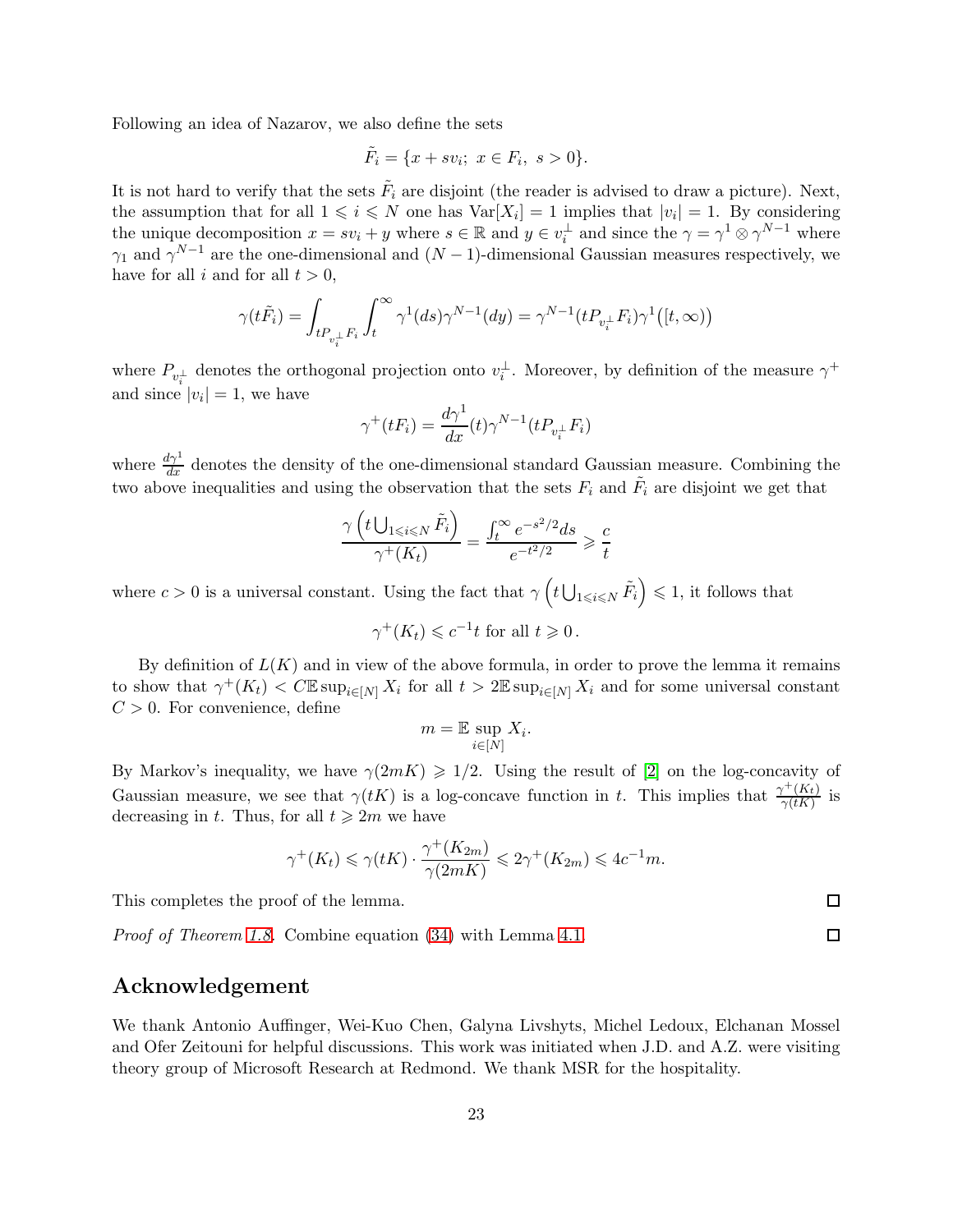# <span id="page-23-0"></span>References

- <span id="page-23-16"></span>[1] C. Borell. The Brunn-Minkowski inequality in Gauss space. *Invent. Math.*, 30(2):207–216, 1975.
- <span id="page-23-8"></span>[2] C. Borell. Convex set functions in d-space. *Period. Math. Hungar.*, 6(2):111–136, 1975.
- [3] M. Castellana and E. Zarinelli. Role of tracy-widom distribution in finite-size fluctuations of the critical temperature of the sherrington-kirkpatrick spin glass. *Phys. Rev. B*, 84:144417, Oct 2011.
- <span id="page-23-5"></span><span id="page-23-4"></span>[4] S. Chatterjee. Chaos, concentration, and multiple valleys. Preprint, available at http://arxiv.org/abs/0810.4221.
- <span id="page-23-9"></span>[5] S. Chatterjee. Disorder chaos and multiple valleys in spin glasses. Preprint, available at http://arxiv.org/pdf/0907.3381v4.pdf.
- <span id="page-23-10"></span>[6] S. Chatterjee, A. Dembo, and J. Ding. On level sets of gaussian fields. Preprint, available at http://arxiv.org/abs/1310.5175, 2013.
- <span id="page-23-14"></span>[7] A. Cianchi, N. Fusco, F. Maggi, and A. Pratelli. On the isoperimetric decit in gauss space. *American Journal of Mathematics*, 133(1):131–186, 2011.
- <span id="page-23-13"></span>[8] R. M. Dudley. The sizes of compact subsets of Hilbert space and continuity of Gaussian processes. *J. Functional Analysis*, 1:290–330, 1967.
- <span id="page-23-15"></span>[9] R. Eldan. A two-sided estimate for the gaussian noise stability deficit. Preprint, available at http://arxiv.org/abs/math.PR/0510424, 2013.
- <span id="page-23-2"></span>[10] X. Fernique. R´egularit´e de processus gaussiens. *Invent. Math.*, 12:304–320, 1971.
- <span id="page-23-1"></span>[11] M. Kardar, G. Parisi, and Y.-C. Zhang. Dynamic scaling of growing interfaces. *Phys. Rev. Lett.*, 56:889–892, Mar 1986.
- [12] M. Ledoux. *The Concentration of Measure Phenomenon*, volume 89 of *Mathematical Surveys and Monographs*. American Mathematical Society, Providence, RI, 2001.
- <span id="page-23-3"></span>[13] T. Madaule. Maximum of a log-correlated gaussian field. Preprint, available at http://arxiv.org/abs/1307.1365, 2013.
- <span id="page-23-12"></span><span id="page-23-11"></span>[14] E. Mossel and J. Neeman. Robust dimension free isoperimetry in gaussian space. Preprint, available at http://arxiv.org/abs/1202.4124, 2012.
- [15] E. Mossel and J. Neeman. Robust optimality of gaussian noise stability. Preprint, available at http://arxiv.org/abs/1210.4126, 2012.
- <span id="page-23-7"></span><span id="page-23-6"></span>[16] M. Palassini. Ground-state energy fluctuations in the sherrington–kirkpatrick model. *Journal of Statistical Mechanics: Theory and Experiment*, 2008.
- [17] G. Parisi. A sequence of approximated solutions to the s-k model for spin glasses. *Journal of Physics A: Mathematical and General*, 13:115–121, 1980.